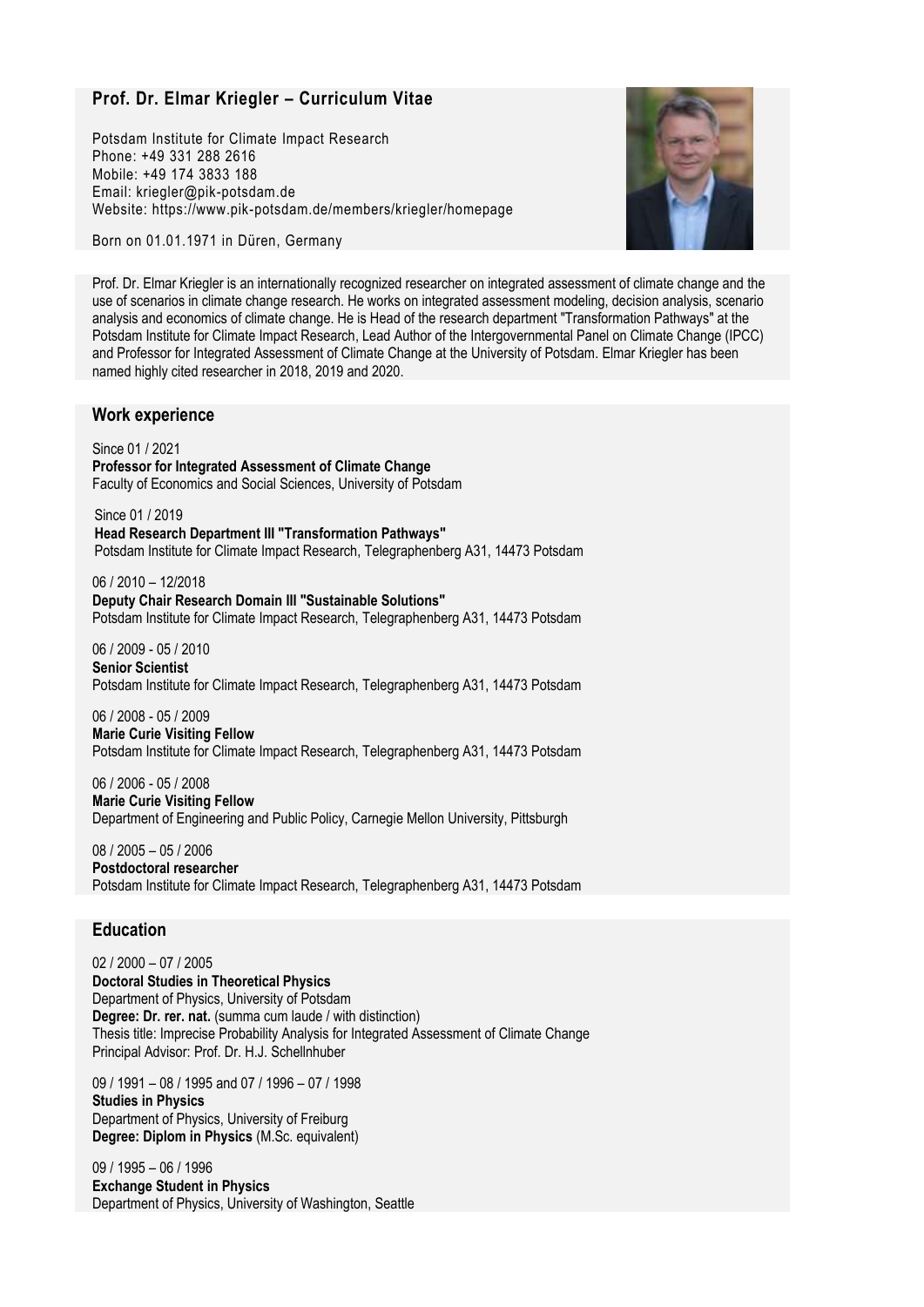# **IPCC Authorship**

2018-2022 **Lead Author of the 6th Assessment Report of IPCC Working Group III** Chapter 3 "Mitigation pathways compatible with long-term goals"

2017-2018

**Lead author of the IPCC Special Report on 1.5°C Warming**

Chapter 2 "Mitigation Pathways compatible with 1.5°C in the context of sustainable development" and Summary for Policymakers

2010-2014

**Lead author of the 5th Assessment Report of IPCC Working Group III**

Chapter 6 "Assessing Transformation Pathways" and Annex II "Metrics and Methodology", Contributing Author to the Summary for Policy Makers and the Technical Summary

# **Board Memberships**

Since 2010: Scientific Steering Committee of the Integrated Assessment Modeling Consortium (IAMC)

2010: Scientific Steering Committee Member of the IPCC Workshop on Socio-economic Scenarios (Berlin, Nov 2010)

Since 2012: Steering group of the International Committee on New Integrated Climate Change Assessment Scenarios (ICONICS)

Since 2013: Executive Committee Member / Co-Chair of the IAMC Scientific Working Group on Model Evaluation and **Diagnostics** 

2014: Member of the Advisory Group for the Climate Engineering Conference 2014 (Berlin, August 2014)

2014-2015: Scientific Steering Committee Member of the IPCC Expert Meeting on Scenarios (Laxenburg, May 2015)

Since 2016: Scientific Steering Committee of the "The World in 2050" Initiative

Since 2016: Executive Board of the DFG Scientific Priority Programme on Climate Engineering

2018-2019: Scientific Steering Committee of the Scenarios Forum 2019 - Forum on scenarios and societal futures

Since 2019: Co-Chair of the IAMC Scientific Working Group on Scenarios for Climate-Related Financial Analysis

Since 2019: Executive Board of the Dialogue on the Economics of Climate Change, accompanying

and supporting the BMBF funding measure Economics of Climate Change II

# **Awards**

2020: Web of Science Highly Cited Researcher 2020 in the category Social Sciences by Clarivate Analytics

2019: Web of Science Highly Cited Researcher 2019 in the category Social Sciences by Clarivate Analytics

2018: Web of Science Highly Cited Researcher 2018 in the category Cross-Field by Clarivate Analytics

2014: EAERE Award for Outstanding Publication in Environmental and Resource Economics (ERE) for: M. G. W. Schmidt, H. Held, E. Kriegler, A. Lorenz (2013) Climate Policy Under Uncertain and Heterogeneous Climate Damages, Environmental and Resource Economics, Jan 2013, Vol 54, Issue 1, pp 79-99

2013: IAMC Award 2012 for outstanding achievements in the field of integrated assessment (Integrated Assessment Modeling Consortium)

06 / 2006 - 05 / 2009: Marie Curie Outgoing International Fellowship, European Union

02 / 2000 - 01 / 2003: Ph. D. scholarship, Deutsche Bundesstiftung Umwelt (German Federal Foundation of the Environment)

1995 / 96: Foreign exchange student travel grant, J. William Fulbright Foreign Scholarship Board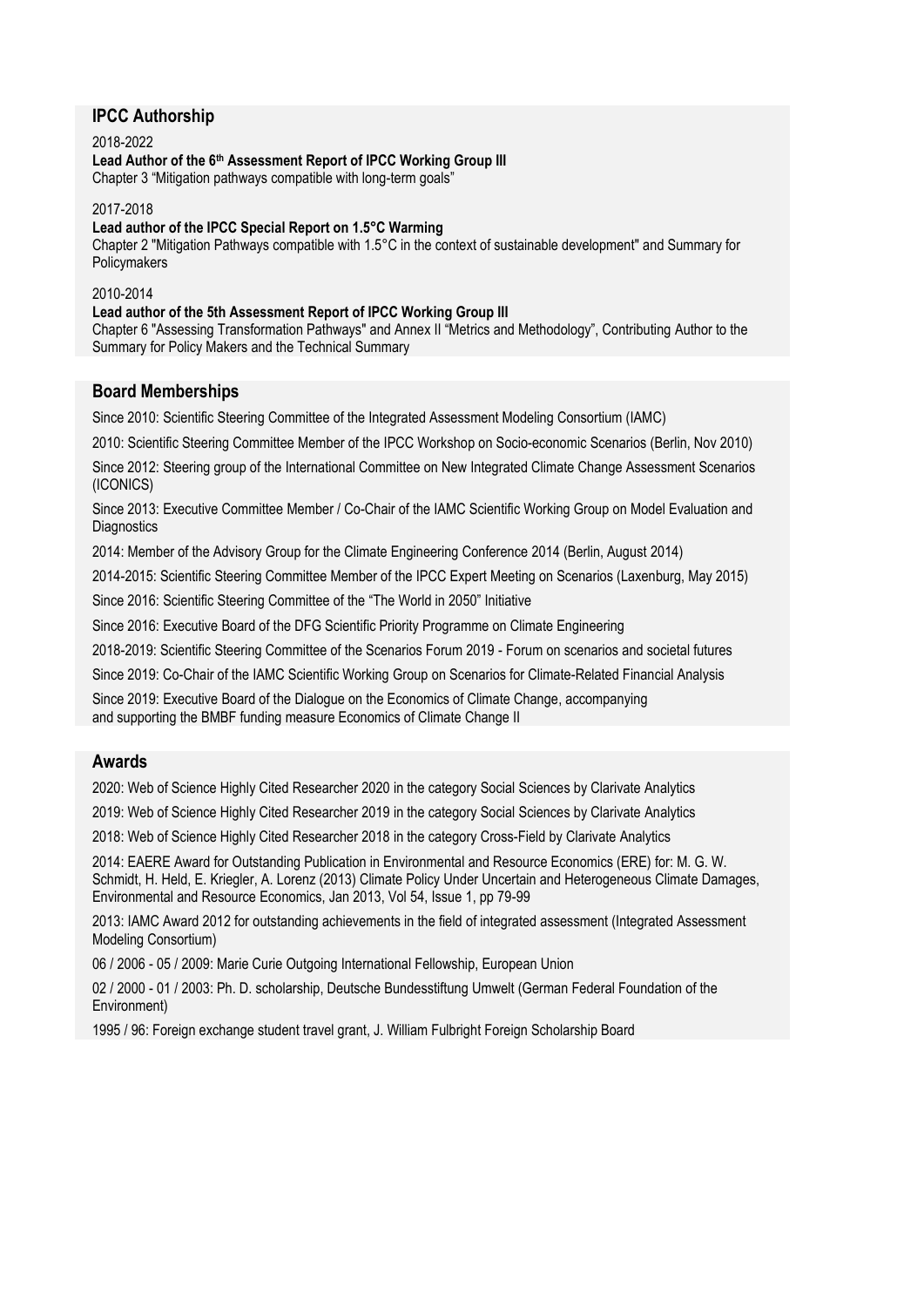# **Guest Editorships**

CD-LINKS Special Issue on Global and National Low Carbon Development Pathways, Climatic Change, 162, 1779–1785 Oct. 2020

RoSE Special Issue 'The Impact of Economic Growth and Fossil Fuel Availability on Climate Protection', Climatic Change, Vol. 136, Issue 1, May 2016

AMPERE Special Issue 'The AMPERE intermodel comparison on the economics of climate stabilization', Technological Forecasting and Social Change, Vol. 90, Part A, Jan 2015

EMF Special Issue 'The EMF27 Study on Global Technology and Climate Policy Strategies', Climatic Change, Vol. 123, Issue 3-4, Apr 2014

LIMITS Special Issue on 'Implementing Climate Policies in the Major Economies: An Assessment of Durban Platform Architectures - Results from the LIMITS Project', Climate Change Economics, Vol. 04/Issue 04, Nov 2013

# **Reviewer**

Climatic Change, Energy Economics, Energy Policy, Environmental Research Letters, Nature Climate Change, Nature Energy, Nature Communications, Proceedings of the National Academy of Sciences, Review of Environmental Economics and Policy, Science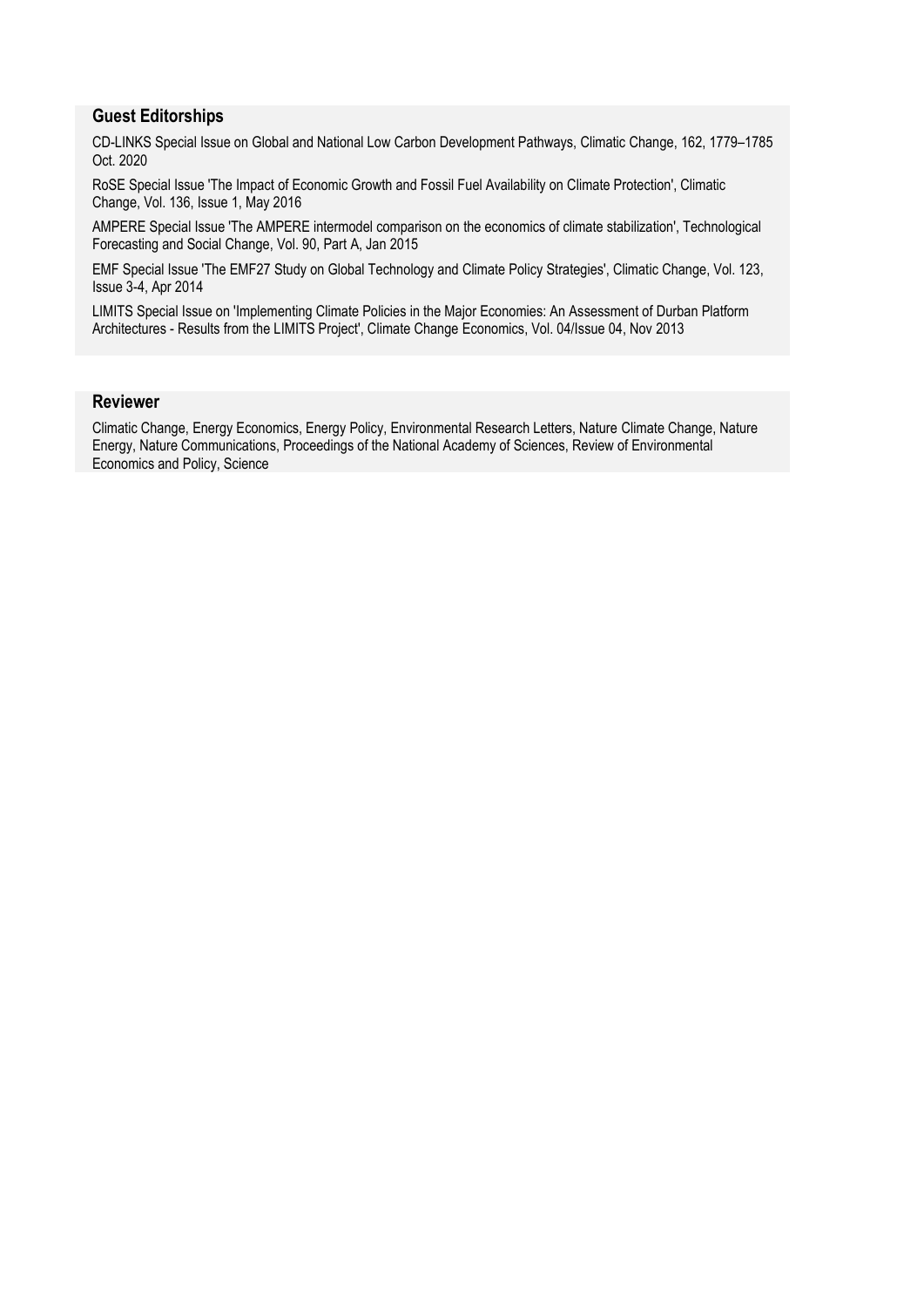# **Publications**

# **ORCID:** 0000-0002-3307-2647

# Web of Science ResearcherID 1-3048-2016

# **Publication Statistics based on Web of Science Core Collection** (Status 19 Nov 2019)

Based on 90 journal articles and four chapters of the IPCC 5<sup>th</sup> Assessment Report out of 127 papers, reports and book chapters listed below; 7335 citations; Highest cited article: Lenton et al., 2008, PNAS – 1294 citations; 13 articles and 2 IPCC chapters with more than 100 citations; 31 articles and 3 IPCC chapters with more than 50 citations; **h-index: 39**

# **Publication Statistics based on Google Scholar** (Status 19 Nov 2019)

<https://scholar.google.de/citations?user=jbIphpMAAAAJ>

Based on 120 of 127 papers, reports, and book chapters listed below; 13710 citations; Highest cited article: Lenton et al., 2008, PNAS – 2701 citations; 32 items with more than 100 citations; 55 items with more than 50 citations; **h-index: 52**

Highly cited articles and chapters with 50 or more citations based on Web of Science Core Collection are highlighted below.

# **Journal Articles (peer reviewed)**

# **2022 (3)**

 Guivarch, C., Le Gallic, T., Bauer, N. et al. (2022) Using large ensembles of climate change mitigation scenarios for robust insights. Nat. Clim. Chang. 12, 428–435. https://doi.org/10.1038/s41558-022-01349-x

 van Vuuren, D.P., Zimm, C., Busch, S., Kriegler, E. (2022) Defining a sustainable development target space for 2030 and 2050, One Earth, Volume 5, Issue 2, 142-156, https://doi.org/10.1016/j.oneear.2022.01.003.

 Luderer, G., Madeddu, S., Merfort, L. et al. (2022) Impact of declining renewable energy costs on electrification in low-emission scenarios. Nat Energy 7, 32–42. https://doi.org/10.1038/s41560-021-00937-z

# **2021 (17)**

 Riahi, K., Bertram, C., Huppmann, D. et al. (2021) Cost and attainability of meeting stringent climate targets without overshoot. Nat. Clim. Chang. 11, 1063–1069. https://doi.org/10.1038/s41558-021-01215-2

 Malik, A., Bertram, C., Kriegler, E., Luderer, G. (2021) Climate policy accelerates structural changes in energy employment, Energy Policy, Vol. 159, https://doi.org/10.1016/j.enpol.2021.112642

 van Soest, H.L., Aleluia Reis, L., Baptista, L.B. et al. (2021) Global roll-out of comprehensive policy measures may aid in bridging emissions gap. Nat Commun 12, 6419. https://doi.org/10.1038/s41467-021-26595-z

 Baumstark, L., Bauer, N., Benke, F., et al. (2021) REMIND2.1: transformation and innovation dynamics of the energy-economic system within climate and sustainability limits, Geosci. Model Dev., 14, 6571–6603, https://doi.org/10.5194/gmd-14-6571-2021

 Schultes, A., Piontek, F., Sörgel, B. et al. (2021) Economic damages from on-going climate change imply deeper near-term emission cuts, Environ. Res. Lett. 16 104053, https://doi.org/10.1088/1748-9326/ac27ce

 Auer, C., Kriegler, E., Carlsen, H., (2021) Climate change scenario services: From science to facilitating action, One Earth, Volume 4, Issue 8, 1074-1082, https://doi.org/10.1016/j.oneear.2021.07.015.

 Soergel, B., Kriegler, E., Weindl, I. et al. (2021) A sustainable development pathway for climate action within the UN 2030 Agenda. Nat. Clim. Chang. 11, 656–664. https://doi.org/10.1038/s41558-021-01098-3

 Strefler, J., Bauer, N., Humpenöder, F. et al. (2021) Carbon dioxide removal technologies are not born equal, Environ. Res. Lett. 16 074021, https://doi.org/10.1088/1748-9326/ac0a11

 Bertram, C., Riahi, K., Hilaire, J. et al (2021) Energy system developments and investments in the decisive decade for the Paris Agreement goals, Environ. Res. Lett. 16 074020, https://doi.org/10.1088/1748-9326/ac09ae

Warszawski, L., Kriegler, E., Lenton, T.M. et al (2021) All options, not silver bullets, needed to limit global warming to 1.5 °C: a scenario appraisal, Environ. Res. Lett. 16 064037, https://doi.org/10.1088/1748-9326/abfeec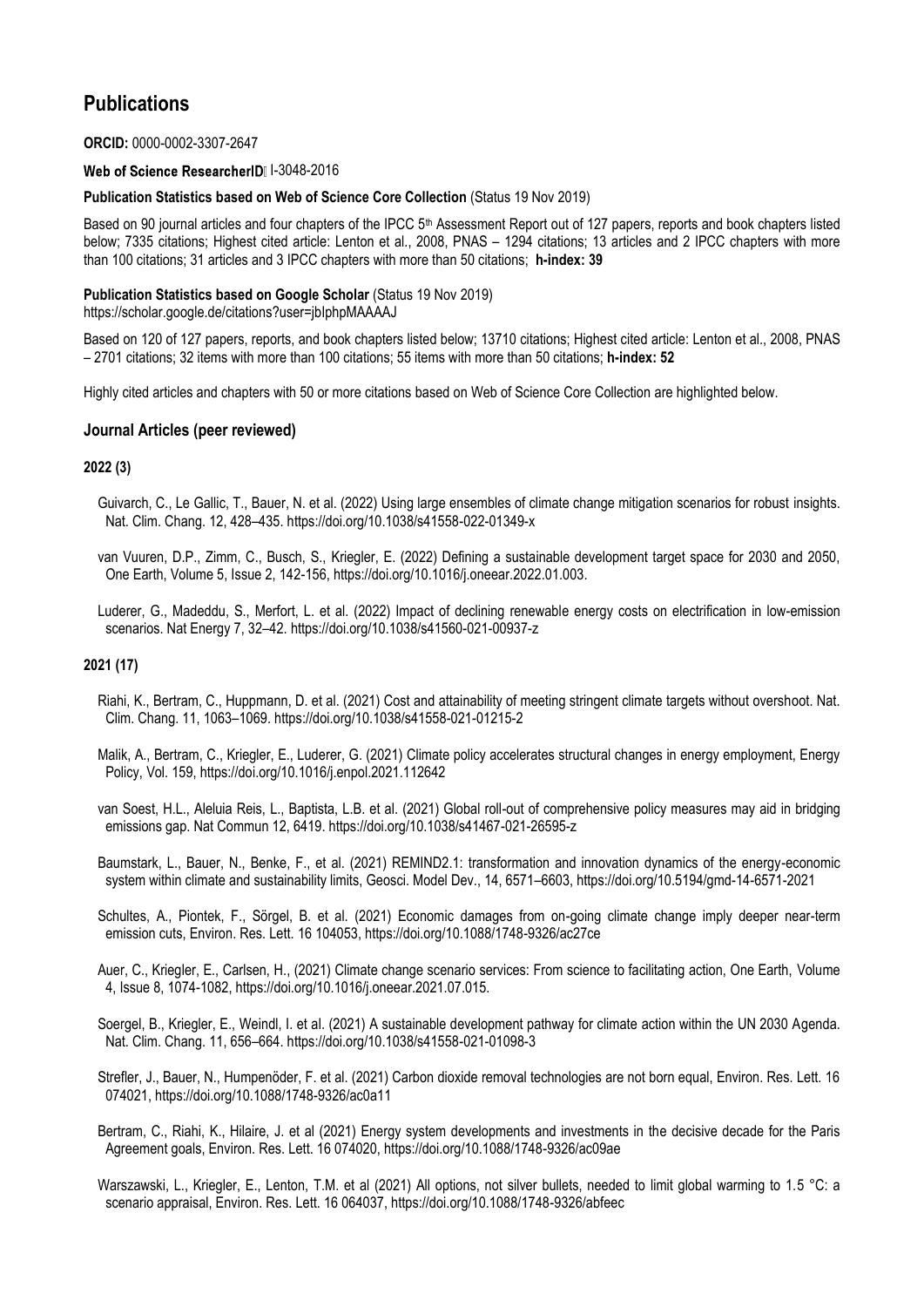- Harmsen, M., Kriegler, E., van Vurren, D.P. et al (2021) Integrated assessment model diagnostics: key indicators and model evolution, Environ. Res. Lett. 16 054046, https://doi.org/10.1088/1748-9326/abf964
- Wilson, C., Guivarch, C., Kriegler, E. et al. (2021) Evaluating process-based integrated assessment models of climate change mitigation. Climatic Change 166, 3. https://doi.org/10.1007/s10584-021-03099-9
- Soergel, B., Kriegler, E., Bodirsky, B.L. et al. (2021) Combining ambitious climate policies with efforts to eradicate poverty. Nat Commun 12, 2342. https://doi.org/10.1038/s41467-021-22315-9
- Strefler, J., Kriegler, E., Bauer, N. et al. (2021) Alternative carbon price trajectories can avoid excessive carbon removal. Nat Commun 12, 2264. https://doi.org/10.1038/s41467-021-22211-2
- Duan, H., Zhou, S., Jiang, K. et al. (2021) Assessing China's efforts to pursue the 1.5°C warming limit, Science, Vol 372, Issue 6540, 378-385, 10.1126/science.aba876
- A.Giannousakis, J. Hilaire, G.F. Nemet, G. Luderer, R.C. Pietzcker, R. Dias Bleasby Rodrigues, L. Baumstark & **E. Kriegler** (2021) How uncertainty in technology costs and carbon dioxide removal availability affect climate mitigation pathways. Energy, 216: 119253. doi:10.1016/j.energy.2020.119253.
- C. Tebaldi, K. Debeire, V. Eyring, E. Fischer, J. Fyfe, P. Friedlingstein, R. Knutti, J. Lowe, B. O'Neill, B. Sanderson, D. van Vuuren, K. Riahi, M. Meinshausen, Z. Nicholls, G. Hurtt, **E. Kriegler**, J.-F. Lamarque, G. Meehl, R. Moss, S.E. Bauer, O. Boucher, V. Brovkin, J.-C. Golaz, S. Gualdi, H. Guo, J.G. John, S. Kharin, T. Koshiro, L. Ma, D. Olivié, S. Panickal, F. Qiao, N. Rosenbloom, M. Schupfner, R. Seferian, Z. Song, C. Steger, A. Sellar, N. Swart, K. Tachiiri, H. Tatebe, A. Voldoire, E. Volodin, K. Wyser, X. Xin, R. Xinyao, S. Yang, Y. Yu, and T. Ziehn (2021) Climate model projections from the Scenario Model Intercomparison Project (ScenarioMIP) of CMIP6, Earth Syst. Dynam. Discuss.

#### **2020 (9)**

- N. Bauer, D. Klein, F. Humpenöder, **E. Kriegler**, G. Luderer, A. Popp & J. Strefler (2020) Bio-energy and CO2 emission reductions: an integrated land-use and energy sector perspective. Climatic Change, 163(3), 1675-1693. doi:10.1007/s10584-020-02895-z.
- N. Bauer, C. Bertram, A. Schultes, D. Klein, G. Luderer, **E. Kriegler**, A. Popp & O. Edenhofer (2020) Quantification of an efficiency– sovereignty trade-off in climate policy. Nature, 588(7837), 261-266. doi:10.1038/s41586-020-2982-5.
- B.C. O'Neill, T.R. Carter, K. Ebi, P.A. Harrison, E. Kemp-Benedict, K. Kok, **E. Kriegler**, B.L. Preston, K. Riahi, J. Sillmann, B.J. van Ruijven, D.P. van Vuuren, D. Carlisle, C. Conde, J.S. Fuglestvedt, C. Green, T. Hasegawa, J. Leininger, S. Monteith & R. Pichs-Madruga (2020) Achievements and needs for the climate change scenario framework. Nature Climate Change, 10(12), 1074- 1084. doi:10.1038/s41558-020-00952-0.
- Z.R.J. Nicholls, M. Meinshausen, J. Lewis, R. Gieseke, D. Dommenget, K. Dorheim, C.-S. Fan, J.S. Fuglestvedt, T. Gasser, U. Golüke, P. Goodwin, C. Hartin, A.P. Hope, **E. Kriegler**, N.J. Leach, D. Marchegiani, L.A. McBride, Y. Quilcaille, J. Rogelj R.J. Salawitch, B.H. Samset, M. Sandstad, A.N. Shiklomanov, R.B. Skeie, C.J. Smith, S. Smith, K. Tanaka, J. Tsutsui & Z. Xie (2020) Reduced Complexity Model Intercomparison Project Phase 1: introduction and evaluation of global-mean temperature response. Geoscientific Model Development, 13(11), 5175-5190. doi:10.5194/gmd-13-5175-2020.
- R. Schaeffer, A. Köberle, H.L. van Soest, C. Bertram, G. Luderer, K. Riahi, V. Krey, D.P. van Vuuren, **E. Kriegler**, S. Fujimori, W. Chen, C. He, Z. Vrontisi, S. Vishwanathan, A. Garg, R. Mathur, S. Shekhar, K. Oshiro, F. Ueckerdt, G. Safonov, G. Iyer, K. Gi & V. Potashnikov (2020) Comparing transformation pathways across major economies. Climatic Change, 162(4), 1787-1803. doi:10.1007/s10584-020-02837-9.
- A. Giannousakis, L. Baumstark & **E. Kriegler** (2020) En route to China's mid-century climate goal: comparison of emissions intensity versus absolute targets. Climate Policy, 20(10), 1274-1289. doi:10.1080/14693062.2020.1798734.
- A. Malik, C. Bertram, J. Després, J. Emmerling, S. Fujimori, A. Garg, **E. Kriegler**, G. Luderer, R. Mathur, M. Roelfsema, S. Shekhar, S. Vishwanathan & Z. Vrontisi (2020) Reducing stranded assets through early action in the Indian power sector. *Environmental Research Letters, 15*(9): 094091. doi:10.1088/1748-9326/ab8033.
- H. Wang, W. Chen, C. Bertram, A. Malik, **E. Kriegler**, G. Luderer, J. Després, K. Jiang & V. Krey (2020) Early transformation of the Chinese power sector to avoid additional coal lock-in. *Environmental Research Letters, 15*(2): 024007. doi:10.1088/1748- 9326/ab5d99.
- M. Roelfsema, H.L. van Soest, M. Harmsen, D.P. van Vuuren, C. Bertram, M. den Elzen, N. Höhne, G. Iacobuta, V. Krey, **E. Kriegler**, G. Luderer, K. Riahi, F. Ueckerdt, J. Després, L. Drouet, J. Emmerling, S. Frank, O. Fricko, M. Gidden, F. Humpenöder, D.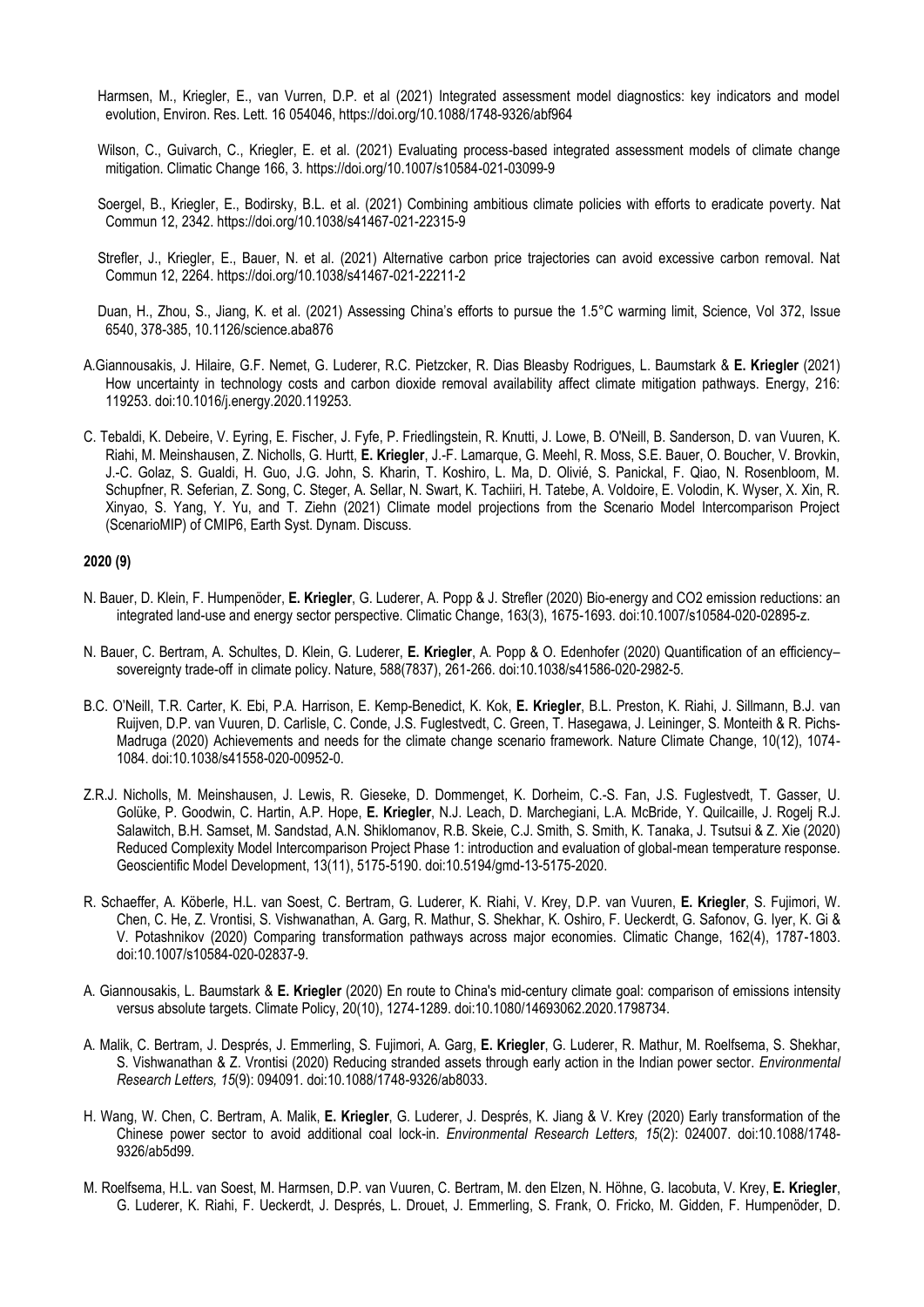Huppmann, S. Fujimori, K. Fragkiadakis, K. Gi, K. Keramidas, A.C. Köberle, L. Aleluia Reis, P. Rochedo, R. Schaeffer, K. Oshiro, Z. Vrontisi, W. Chen, G.C. Iyer, J. Edmonds, M. Kannavou, K. Jiang, R. Mathur, G. Safonov & S.S. Vishwanathan (2020) Taking stock of national climate policies to evaluate implementation of the Paris Agreement. *Nature Communications, 11*: 2096. doi:10.1038/s41467-020-15414-6.

### **2019 (5)**

- M. Hofmann, S. Mathesius, **E. Kriegler**, D.P. van Vuuren, H.J. Schellnhuber (2019) Strong time dependence of ocean acidification mitigation by atmospheric carbon dioxide removal. Nature Communications, in press. doi: 10.1038/s41467-019-13586-4
- J. Rogelj, P.M. Forster, **E. Kriegler**, C.J. Smith, R. Séférian, (2019) Estimating and tracking the remaining carbon budget for stringent climate targets. Nature, 571, 7765, 335-342 p. doi: 10.1038/s41586-019-1368-z
- M. J. Gidden, K. Riahi, S. Smith, S. Fujimori, G. Luderer, **E. Kriegler**, D.P. van Vuuren,M. van den Berg, L. Feng, D. Klein, D.K. Calvin, J.C. Doelman, S. Frank, O. Fricko, M. Harmsen, T. Hasegawa, P. Havlik, J. Hilaire, R. Hoesly, J. Horing, A. Popp, E. Stehfest, K.Takahashi (2019) Global emissions pathways under different socioeconomic scenarios for use in CMIP6: a dataset of harmonized emissions trajectories through the end of the century. Geoscientific Model Development, 12(4): 1443-1475. doi: 10.5194/gmd-12-1443-2019
- V. Krey, F. Guo,P. Kolp, W. Zhou, R. Schaeffer, A. Awasthy, C. Bertram, H. Sytze de Boer, P. Fragkos, S. Fujimori, C. He, G. Iyer, K. Keramidas, A.C. Köberle, K. Oshiro, L.A. Reis, B. Shoai-Tehrani, S. Vishwanathan, P. Capros, L. Drouet, J. E. Edmonds, A. Garg, D.E.H.J. Gernaat, K. Jiang, M. Kannavou, A. Kitous, **E. Kriegler**, G. Luderer, R. Mathur, M. Muratori, F. Sano, D.P. van Vuuren (2019) Looking under the hood: A comparison of techno-economic assumptions across national and global integrated assessment models. Energy 172: 1254-1267. doi: 10.1016/j.energy.2018.12.131
- F. Piontek, M. Kalkuhl, **E. Kriegler**, A. Schultes, M. Leimbach, O. Edenhofer, N. Bauer (2019), Economic growth effects of alternative climate change impact channels in economic modelling. Environmental and Resource Economics 73(4). doi: 10.1007/s10640- 018-00306-7

# **2018 (13)**

- J. Rogelj, A. Popp, K. V. Calvin, G. Luderer, J. Emmerling, D. Gernaat, S. Fujimori, J. Strefler, T. Hasegawa, G. Marangoni, V. Krey, **E. Kriegler**, K. Riahi, D. P. van Vuuren, J. Doelman, L. Drouet, J. Edmonds, O. Fricko, M. Harmsen, P. Havlík, F. Humpenöder, E. Stehfest and M. Tavoni (2018) Scenarios towards limiting global mean temperature increase below 1.5 °C. Nature Climate Change 8: 325–332. doi: 10.1038/s41558-018-0091-3. [highly cited: 87 citations in WoS]
- D. Huppmann, J. Rogelj, **E. Kriegler**, V. Krey, K. Riahi (2018) A new scenario resource for integrated 1.5 °C research. Nature Climate Change 8: 1027-1030. doi: 10.1038/s41558-018-0317-4
- J. Strefler, N. Bauer, **E. Kriegler**, A. Popp, A. Giannousakis, O. Edenhofer (2018) Between Scylla and Charybdis: Delayed mitigation narrows the passage between large-scale CDR and high costs. Environmental Research Letters 13: 044015. doi: 10.1088/1748- 9326/aab2ba
- D.L. McCollum, W. Zhou, C. Bertram, H.-S. de Boer, V. Bosetti, S. Busch, J. Deprés, L. Drouet, J. Emmerling, M. Fay, O. Fricko, S. Fujimori, M. Gidden, M. Harmsen, D. Huppmann, G. Iyer, V. Krey, **E. Kriegler**, C. Nicolas, S. Pachauri, S. Parkinson, M. Poblete-Cazenave, P. Rafaj, N. Rao, J. Rozenberg A. Schmitz, W. Schoepp, D.P. van Vuuren, K. Riahi (OA February 2019) Energy investment needs for fulfilling the Paris Agreement and achieving the Sustainable Development Goals. Nature Energy 3, 7: 589-599. doi: 10.1038/s41560-018-0179-z
- Z. Vrontisi, G. Luderer, B. Saveyn, K. Keramidas, A. Reis Lara, L. Baumstark, C. Bertram, H. Sytze de Boer, L. Drouet, K. Fragkiadakis, O. Fricko, S. Fujimori, C. Guivarch, A. Kitous, V. Krey, **E. Kriegler**, E. Ó Broin, L. Paroussos, D. P. van Vuuren (2018) Enhancing global climate policy ambition towards a 1.5 °C stabilization: a short-term multi-model assessment. Environmental Research Letters 13: 044039. doi: 10.1088/1748-9326/aab53e
- J. Fuglestvedt, J. Rogelj, R. J. Millar, M. Allen, O. Boucher, M. Cain, P.M. Forster, **E. Kriegler**, D. Shindell (2018) Implications of possible interpretations of 'greenhouse gas balance' in the Paris Agreement. Philosophical Transactions of the Royal Society A - Mathematical, Physical and Engineering Sciences: 376. doi: 10.1098/rsta.2016.0445
- C. Weber, D.L. McCollum, J. Edmonds, P. Faria, A. Pyanet, J. Rogelj, M. Tavoni, J. Thoma, **E. Kriegler** (2018) Mitigation scenarios must cater to new users [Comment]. Nature Climate Change 8, 10: 845-848. doi: 10.1038/s41558-018-0293-8
- A. Schultes, M. Leimbach, G. Luderer, R.C. Pietzker, L. Baumstark, N. Bauer, **E. Kriegler**, O. Edenhofer (OA Januar 2019) Optimal international technology cooperation for the low-carbon transformation. Climate Policy 18, 9: 1165-1176. doi: 10.1080/14693062.2017.1409190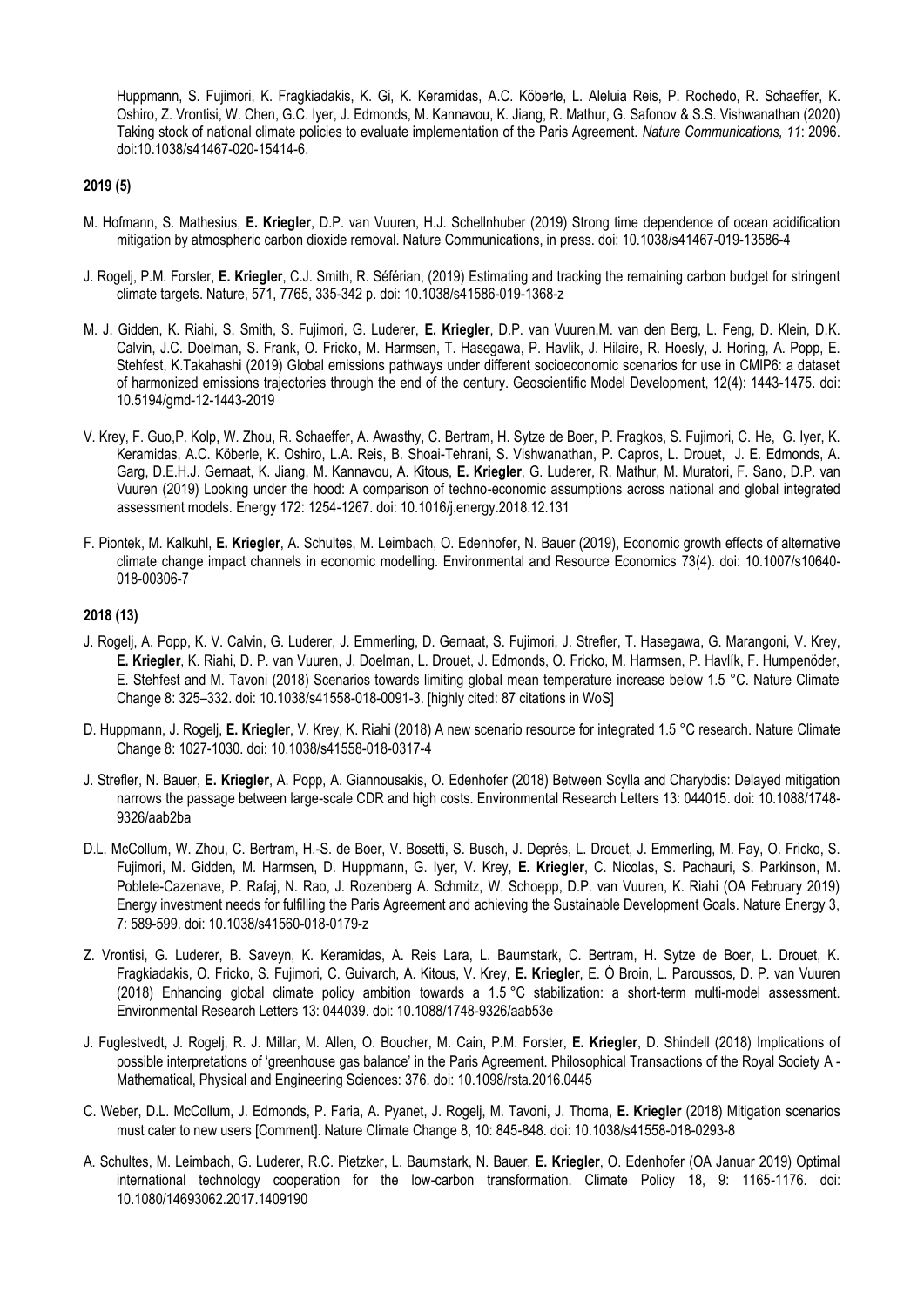- **E. Kriegler**, G. Luderer, N. Bauer, L. Baumstark, S. Fujimori, A. Popp, J. Rogelj, J. Strefler, D.P. van Vuuren (2018) Pathways limiting warming to 1.5°C: a tale of turning around in no time? Philosophical Transactions of the Royal Society A - Mathematical, Physical and Engineering Sciences: 376. doi: 10.1098/rsta.2016.0457
- J. Strefler, T. Amann, N. Bauer, **E. Kriegler**, J. Hartmann (2018) Potential and costs of carbon dioxide removal by enhanced weathering of rocks. Environmental Research Letters 13: 034010. doi: 10.1088/1748-9326/aaa9c4
- G. Luderer, Z. Vrontisi, C. Bertram, O.Y. Edelenbosch, R. C. Pietzcker, J. Rogelj, H. Sytze De Boer, L. Drouet, J. Emmerling, O. Fricko, S. Fujimori, P. Havlik, G. Iyer, K. Keramidas, A. Kitous, M. Pehl, V. Krey, K. Riahi, B. Saveyn, M. Tavoni, D.P. van Vuuren, **E. Kriegler** (2018) Residual fossil CO2 emissions in 1.5-2 °C pathways. Nature Climate Change 8, 7: 626-633. doi: 10.1038/s41558-018-0198-6
- **E. Kriegler**, C. Bertram, T. Kuramochi, M. Jakob, M. Pehl, M. Stevanovic, N. Höhne, G. Luderer, J.C. Minx, H. Fekete, J. Hilaire, L. Luna, A. Popp, J.C. Steckel, S. Sterl, A. Yalew, J.P. Dietrich, O. Edenhofer (2018) Short term policies to keep the door open for Paris climate goals. Environmental Research Letters 13: 074022. doi: 10.1088/1748-9326/aac4f1
- C. Bertram, G. Luderer, A. Popp, J.C. Minx, W.F. Lamb, M. Stevanovic, F. Humpenöder, A. Giannousakis, **E. Kriegler** (2018) Targeted policies can compensate most of the increased sustainability risks in 1.5 °C mitigation scenarios. Environmental Research Letters 13: 064038. doi: 10.1088/1748-9326/aac3ec

# **2017 (7)**

- D.P. van Vuuren, K. Riahi, K. Calvin, R. Dellink, J. Emmerling, S. Fujimori, S. KC, **E. Kriegler**, B. O'Neill (2017) The Shared Socioeconomic Pathways: Trajectories for human development and global environmental change. Global Environmental Change 42: 148-152. doi: 10.1016/j.gloenvcha.2016.10.009
- K. Riahi, D.P. van Vuuren, **E. Kriegler**, J. Edmonds, B. O'Neill, S. Fujimori, N. Bauer, K. Calvin, R. Dellink, O. Fricko, W. Lutz, A. Popp, J. Crespo Cuaresma, S. KC, M. Leimbach, L. Jiang, T. Kram, S. Rao, J. Emmerling, K. Ebi, T. Hasegawa, P. Havlik, F. Humpenöder, L. Aleluia Da Silva, S. Smith, E. Stehfest, V. Bosetti, J. Eom, D. Gernaat, T. Masui, J. Rogelj, J. Strefler, L. Drouet, V. Krey, G. Luderer, M. Harmsen, K. Takahashi, L. Baumstark, J. Doelman, M. Kainuma, Z. Klimont, G. Marangoni, H. Lotze-Campen, M. Obersteiner, A. Tabeau, M. Tavoni (2017) The Shared Socioeconomic Pathways and their Energy, Land Use, and Greenhouse Gas Emissions Implications: An Overview. Global Environmental Change 42: 153-168. doi: 10.1016/j.gloenvcha.2016.05.009. [highly cited; 321 citations in WoS]
- **E. Kriegler**, N. Bauer, A. Popp, F. Humpenöder, M. Leimbach, J. Strefler, L. Baumstark, B. Bodirsky, J. Hilaire, D. Klein, I. Mouratiadou, I. Weindl, C. Bertram, J.-P. Dietrich, G. Luderer, M. Pehl, R. Pietzcker, F. Piontek, H. Lotze-Campen, A. Biewald, M. Bonsch, A. Giannousakis, U. Kreidenweis, C. Müller, S. Rolinski, A. Schultes, J. Schwanitz, M. Stevanovic, K. Calvin, J. Emmerling, S. Fujimori, O. Edenhofer (2017) Fossil-fueled development (SSP5): an energy and resource intensive scenario for the 21st century. Global Environmental Change 42: 297-315. doi: 10.1016/j.gloenvcha.2016.05.015. [highly cited; 72 citations in WoS]
- N. Bauer, K. Calvin, J. Emmerling, O. Fricko, S. Fujimori, J. Hilaire, J. Eom, V. Krey, **E. Kriegler**, I. Mouratiadou, H.S. de Boer, M. van den Berg, S. Carrara, V. Daigolou, L. Drouet, J. Edmonds, D. Gernaat, P. Havlik, N. Johnson, D. Klein, P. Kyle, G. Marangoni, T. Masui, R.C. Pietzcker, M. Strubegger, M. Wise, K. Riahi, D.P. van Vuuren (2017) Shared socio-economic pathways of the energy sector - quantifying the narratives. Global Environmental Change 42: 316-330. doi: 10.1016/j.gloenvcha.2016.07.006. [highly cited; 51 citations in WoS]
- A. Popp, K. Calvin, S. Fujimori, P. Havlik, F. Humpenöder, E. Stehfest, B.L. Bodirsky, J.P. Dietrich, J.C. Doelmann, M. Gusti, T. Hasegawa, P. Kyle, M. Obersteiner, A. Tabeau, K. Takahashi, H. Valin, S. Waldhoff, I. Weindl, M. Wise, **E. Kriegler**, H. Lotze-Campen, O. Fricko, K. Riahi, D.P. van Vuuren (2017) Land-use futures in the shared socio-economic pathways. Global Environmental Change 42: 331-345. doi: 10.1016/j.gloenvcha.2016.10.002. [highly cited; 130 citations in WoS]
- B.C. O'Neill, **E. Kriegler**, K.L. Ebi, E. Kemp-Benedict, K. Riahi, D.S. Rothman, B.J. van Ruijven, D.P. van Vuuren, J. Birkmann, K. Kok, M. Levy, W. Solecki (2017) The roads ahead: Narratives for shared socioeconomic pathways describing world futures in the 21st century. Global Environmental Change 42: 169-180. doi: 10.1016/j.gloenvcha.2015.01.004. [highly cited; 138 citations in WoS]
- M. Leimbach, **E. Kriegler**, N. Roming, J. Schwanitz (2017) Future growth patterns of world regions A GDP scenario approach. Global Environmental Change 42: 215-225. doi: 10.1016/j.gloenvcha.2015.02.005

# **2016 (12)**

- **E. Kriegler**, I. Mouratiadou, G. Luderer, J. Edmonds, O. Edenhofer (2016) Introduction to the RoSE special issue on the impact of economic growth and fossil fuel availability on climate protection. Climatic Change 136: 1–6. doi: 10.1007/s10584-016-1667-4
- **E. Kriegler**, I. Mouratiadou, G. Luderer, N. Bauer, R.J. Brecha, K. Calvin, E.D. Cian, J. Edmonds, K. Jiang, M. Tavoni, O. Edenhofer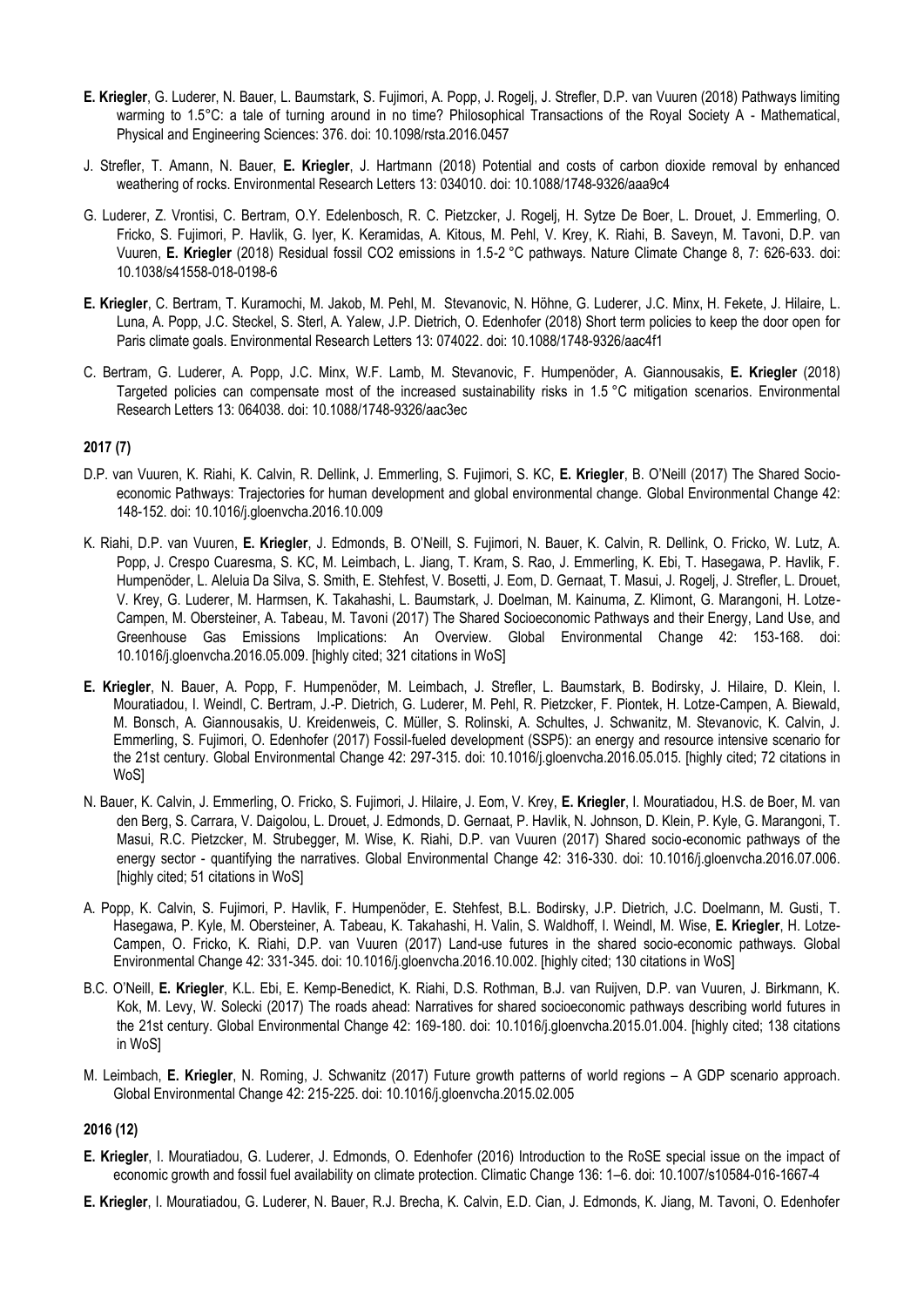(2016) Will economic growth and fossil fuel scarcity help or hinder climate stabilization? Climatic Change 136: 7–22. doi: 10.1007/s10584-016-1668-3

- I. Mouratiadou, G. Luderer, N. Bauer, **E. Kriegler** (2016) Emissions and their drivers: sensitivity to economic growth and fossil fuel availability across world regions. Climatic Change 136: 23–37. doi: 10.1007/s10584-015-1368-4
- N. Bauer, I. Mouratiadou, G. Luderer, L. Baumstark, RJ. Brecha, O. Edenhofer, **E. Kriegler** (2016) Global fossil energy markets and climate change mitigation – an analysis with REMIND. Climatic Change 136: 69–82. doi: 10.1007/s10584-013-0901-6
- G. Luderer, C. Bertram, K. Calvin, E.D. Cian, **E. Kriegler** (2016) Implications of weak near-term climate policies on long-term mitigation pathways. Climatic Change 136: 127–140. doi: 10.1007/s10584-013-0899-9
- N. Bauer, J. Hilaire, R.J. Brecha, J. Edmonds, K. Jiang, **E. Kriegler**, H-H. Rogner, F. Sferra (2016) Assessing global fossil fuel availability in a scenario framework. Energy 111: 580-592. doi: 10.1016/j.energy.2016.05.088
- I. Mouratiadou, A. Biewald, M. Pehl, M. Bonsch, L. Baumstark, D. Klein, A. Popp, G. Luderer, **E. Kriegler** (2016) The impact of climate change mitigation on water demand for energy and food: An integrated analysis based on the Shared Socioeconomic Pathways. Environmental Science and Policy 64: 48-58. doi: 10.1016/j.envsci.2016.06.007
- U. Kreidenweis, F. Humpenöder, M. Stevanovic, B.L. Bodirsky, **E. Kriegler**, H. Lotze-Campen, A. Popp (2016) Afforestation to mitigate climate change: impacts on food prices under consideration of albedo effects. Environmental Research Letters 11: 085001. doi: 10.1088/1748-9326/11/8/085001
- C.D. Jones, P. Ciais, S.J. Davis, P. Friedlingstein, T. Gasser, G.P. Peters, J. Rogelj, D.P. van Vuuren, J.G. Canadell, A. Cowie, R.B. Jackson, M. Jonas, **E. Kriegler**, E. Littleton, J.A. Lowe, J. Milne, G. Shrestha, P. Smith, A. Torvanger, A. Wiltshire (2016) Simulating the Earth system response to negative emissions. Environmental Research Letters 11: 095012. doi: 10.1088/1748- 9326/11/9/095012
- D.P. van Vuuren, H. van Soest, K. Riahi, L. Clarke, V. Krey, **E. Kriegler**, J. Rogelj, M. Schaeffer, M. Tavoni (2016) Carbon budgets and energy transition pathways. Environmental Research Letters 11: 075002. doi: 10.1088/1748-9326/11/7/075002
- B.C. O'Neill, C. Tebaldi, D.P. van Vuuren, V. Eyring, P. Friedlingstein, G. Hurtt, R. Knutti, **E. Kriegler**, J.-F. Lamarque, J. Lowe, G.A. Meehl, R. Moss, K. Riahi, B.M Sanderson (2016) The Scenario Model Intercomparison Project (ScenarioMIP) for CMIP6. Geoscientific Model Development 9: 3461-3482. doi: 10.5194/gmd-9-3461-2016. [highly cited: 51 citations in WoS]
- P. Smith, S.J. Davis, F. Creutzig, S. Fuss, J. Minx, B. Gabrielle, E. Kato, R.B. Jackson, A. Cowie, **E. Kriegler**, D.P. van Vuuren, J. Rogelj, P. Ciais, J. Milne, J.G. Canadell, D. McCollum, G. Peters, R. Andrew, V. Krey, G. Shrestha, P. Friedlingstein, T. Gasser, A. Grübler, W.K. Heidug, M. Jonas, C.D. Jones, F. Kraxner, E. Littleton, J. Lowe, J.R. Moreira, N. Nakicenovic, M. Obersteiner, A. Patwardhan, M. Rogner, E. Rubin, A. Sharifi, A. Torvanger, Y. Yamagata, J. Edmonds, C. Yongsung (2016) Biophysical and economic limits to negative CO2 emissions. Nature Climate Change 6(1): 42-50. doi: 10.1038/nclimate2870. [highly cited: 320 citations in WoS]

#### **2015 (12)**

- J. Rogelj, G. Luderer, R.C. Pietzcker, **E. Kriegler**, M. Schaeffer, V. Krey, K. Riahi (2015) Energy system transformations for limiting end-of-century warming to below 1.5 °C. Nature Climate Change 5: 519–527. doi: 10.1038/nclimate2572. [highly cited; 304 citations in WoS]
- S.J. Smith, L.E. Clarke, J.A. Edmonds, J. Kejun, **E. Kriegler**, T. Masui, K. Riahi, P.R. Shukla, M. Tavoni, D.P. van Vuuren, J.P. Weyant (2015) Long history of IAM comparisons. Nature Climate Change 5: 391–391. doi: 10.1038/nclimate2576
- C. Stechow von, D. McCollum, K. Riahi, J.C. Minx, **E. Kriegler**, D.P. Vuuren van, J. Jewell, C. Robledo-Abad, E. Hertwich, M. Tavoni, S. Mirasgedis, O. Lah, J. Roy, Y. Mulugetta, N.K. Dubash, J. Bollen, D. Ürge-Vorsatz, O. Edenhofer (2015) Integrating Global Climate Change Mitigation Goals with Other Sustainability Objectives: A Synthesis. Annual Review of Environment and Resources 40: 363–394. doi: 10.1146/annurev-environ-021113-095626
- C. Bertram, G. Luderer, R.C. Pietzcker, E. Schmid, **E. Kriegler**, O. Edenhofer (2015) Complementing carbon prices with technology policies to keep climate targets within reach. Nature Clim Change 5(3): 235-239. doi: 10.1038/nclimate2514
- M. Tavoni, **E. Kriegler**, K. Riahi, et al. (2015) Post-2020 climate agreements in the major economies assessed in the light of global models. Nature Climate Change 5(2): 119–126. doi: 10.1038/nclimate2475. [highly cited: 78 citations in WoS]
- **E. Kriegler**, K. Riahi , V. Bosetti, P. Capros, N. Petermann, D.P. van Vuuren, J.P. Weyant, O. Edenhofer (2015) Introduction to the AMPERE model intercomparison studies on the economics of climate stabilization. Technological Forecasting and Social Change 90, Part A: 1–7. doi: 10.1016/j.techfore.2014.10.012
- **E. Kriegler**, N. Petermann, V. Krey, V.J. Schwanitz, G. Luderer, S. Ashina, V. Bosetti, J. Eom, A. Kitous, A. Méjean, L. Paroussos, F. Sano, H. Turton, C. Wilson, D.P. van Vuuren (2015) Diagnostic indicators for integrated assessment models of climate policy. Technological Forecasting and Social Change 90, Part A: 45–61. doi: 10.1016/j.techfore.2013.09.020. [highly cited: 52 citations in WoS]
- **E. Kriegler**, K. Riahi, N. Bauer, V.J. Schwanitz, N. Petermann, V. Bosettc, A. Marcucci, S. Otto, L. Paroussos, S. Rao, T. Arroyo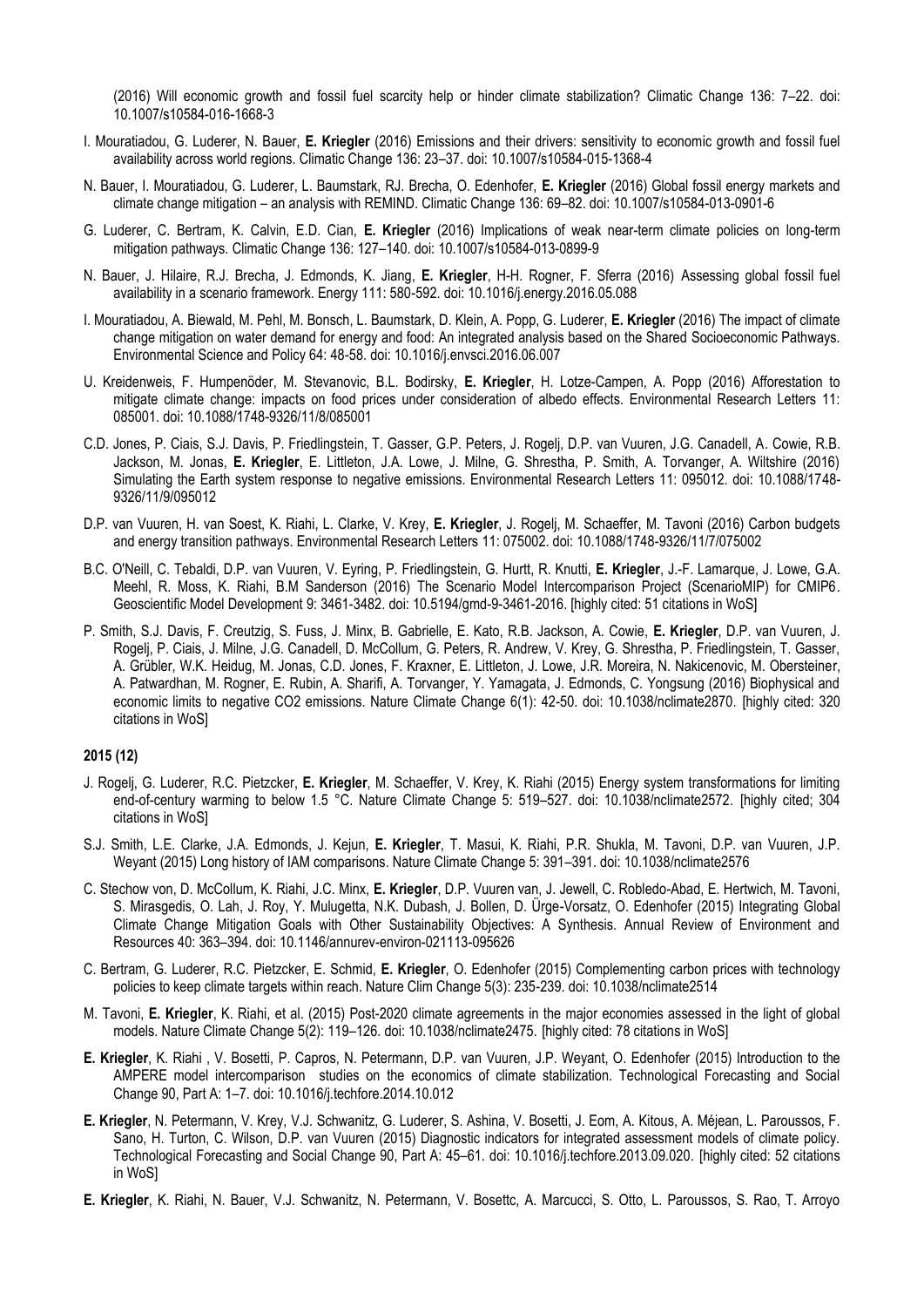Currása, S. Ashinah, J. Bolleni, J. Eom, M. Hamdi-Cherif,T. Longden, A. Kitous, A. Méjean, F. Sano, M. Schaeffer, K. Wada, P. Capros, D.P. van Vuuren, O. Edenhofer (2015) Making or breaking climate targets: The AMPERE study on staged accession scenarios for climate policy. Technological Forecasting and Social Change 90, Part A: 24–44. doi: 10.1016/j.techfore.2013.09.021. [highly cited; 84 citations in WoS]

- K. Riahi, **E. Kriegler**, N. Johnson, C. Bertram, M. den Elzen, J. Eom, M. Schaeffer, J. Edmonds, M. Isaac, V. Krey, T. Longden, G. Luderer, A. Méjean, D.L. McCollum, S. Mima, H. Turton, D.P. van Vuuren, K. Wada, V. Bosetti, P. Capros, Pantelis, P. Criqui, M. Hamdi-Cherif, M. Kainuma, O. Edenhofer (2015) Locked into Copenhagen pledges — Implications of short-term emission targets for the cost and feasibility of long-term climate goals. Technological Forecasting and Social Change 90, Part A: 8–23. doi: 10.1016/j.techfore.2013.09.016. [highly cited: 147 citations in WoS]
- M. Schaeffer, L. Gohar, **E. Kriegler**, J. Lowe, K. Riahi, D.P. van Vuuren (2015) Mid- and long-term climate projections for fragmented and delayed-action scenarios, Technological Forecasting and Social Change 90, Part A: 257-268. doi: 10.1016/j.techfore.2013.09.013
- T. Arroyo-Currás, N. Bauer, **E. Kriegler**, V.J. Schwanitz, G. Luderer, T. Aboumahboub, A. Giannousakis, J. Hilaire (2015) Carbon leakage in a fragmented climate regime: The dynamic response of global energy markets. Technological Forecasting and Social Change 90, Part A: 192–203. doi: 10.1016/j.techfore.2013.10.002
- **E. Kriegler**, K. Riahi, N. Bauer, V.J. Schwanitz, N. Petermann, V. Bosetti, A. Marcucci, S. Otto, L. Paroussos, S. Rao-Skirbekk, T.A. Currás, S. Ashina, J. Bollen, J. Eom, M. Hamdi-Cherif, T. Longden, A. Kitous, A. Méjean, F. Sano, M. Schaeffer, K. Wada, P. Capros, D.P. van Vuuren, O. Edenhofer, C. Bertram, R. Bibas, J. Edmonds, N. Johnson, V. Krey, G. Luderer, D. McCollum, K. Jiang (2015) A short note on integrated assessment modeling approaches: Rejoinder to the review of "Making or breaking climate targets — The AMPERE study on staged accession scenarios for climate policy." Technological Forecasting and Social Change 99:273–276. doi: 10.1016/j.techfore.2015.07.011

#### **2014 (16)**

J. Weyant, **E. Kriegler** (2014) Preface and introduction to EMF 27. Climatic Change 123: 345–352. doi: 10.1007/s10584-014-1102-7

- **E. Kriegler**, J.P. Weyant, G.J. Blanford, et al. (2014) The role of technology for achieving climate policy objectives: overview of the EMF 27 study on global technology and climate policy strategies. Climatic Change 123: 353–367. doi: 10.1007/s10584-013- 0953-7. [highly cited; 187 citations in WoS]
- V. Krey, G. Luderer, L. Clark, **E. Kriegler** (2014) Getting from here to there energy technology transformation pathways in the EMF27 scenarios, Climatic Change 123: 369-382. doi: 10.1007/s10584-013-0947-5. [highly cited; 84 citations in WoS]
- G.J. Blanford, **E. Kriegler**, M. Tavoni (2014) Harmonization vs. fragmentation: overview of climate policy scenarios in EMF27. Climatic Change 123:383–396. doi: 10.1007/s10584-013-0951-9
- K.L. Ebi, S. Hallegatte, T. Kram, N.W. Arnell, T.R. Carter, J. Edmonds, **E. Kriegler**, R. Mathur, B.C. O'Neill, K. Riahi, H. Winkler, D.P. van Vuuren, T. Zwickel (2014) A new scenario framework for climate change research: background, process, and future directions, Climate Change, 122(3): 373-386. doi: 10.1007/s10584-013-0912-3. [highly cited: 73 citations in WoS]
- D.P. van Vuuren, **E. Kriegler**, B.C. O'Neill, K.L. Ebi, K. Riahi, T.R. Carter, J. Edmonds, S. Hallegatte, T. Kram, R. Mathur, H. Winkler (2014) A new scenario framework for Climate Change Research: scenario matrix architecture, Climatic Change, 122(3): 373-386. doi: 10.1007/s10584-013-0906-1. [highly cited: 250 citations in WoS]
- B.C. O'Neill, **E. Kriegler**, K. Riahi, K.L. Ebi, S. Hallegatte, T.R. Carter, R. Mathur, D.P. van Vuuren (2014) A new scenario framework for climate change research: the concept of shared socioeconomic pathways, Climatic Change, 122(3): 387-400. doi: 10.1007/s10584-013-0905-2. [highly cited; 509 citations in WoS]
- **E. Kriegler**, J. Edmonds, S. Hallegatte, K.L. Ebi, T. Kram, K. Riahi, H. Winkler, D.P. van Vuuren (2014) A new scenario framework for climate change research: the concept of shared climate policy assumptions, Climatic Change, 122(3): 401-414. doi: 10.1007/s10584-013-0971-5. [highly cited; 64 citations in WoS]
- K.L. Ebi, T. Kram, D.P. van Vuuren, B.C. O'Neill, **E. Kriegler** (2014) A new toolkit for developing scenarios for climate change research and policy analysis, Environment, 56(2): 6-16. doi:10.1080/00139157.2014.881692
- R.C. Pietzcker, T. Longden, W. Chen, S. Fu, **E. Kriegler**, P. Kyle, G. Luderer (2014) Long-term transport energy demand and climate policy: Alternative visions on transport decarbonization in energy-economy models, Energy, 64. doi: 10.1016/j.energy.2013.08.059. [highly cited: 67 citations in WoS]
- J. Strefler, G. Luderer, **E. Kriegler**, M. Meinshausen (2014) Can air pollutant controls change global warming? Environmental Science & Policy 41:33–43. doi: 10.1016/j.envsci.2014.04.009
- J. Strefler, G. Luderer, T. Aboumahboub, **E. Kriegler** (2014) Economic impacts of alternative greenhouse gas emission metrics: a model-based assessment. Climatic Change 125:319–331. doi: 10.1007/s10584-014-1188-y
- S. Zhang, N. Bauer, G. Luderer, **E. Kriegler** (2014) Role of technologies in energy-related CO2 mitigation in China within a climateprotection world: A scenarios analysis using REMIND. Applied Energy, 115: 445-455. doi: 10.1016/j.apenergy.2013.10.039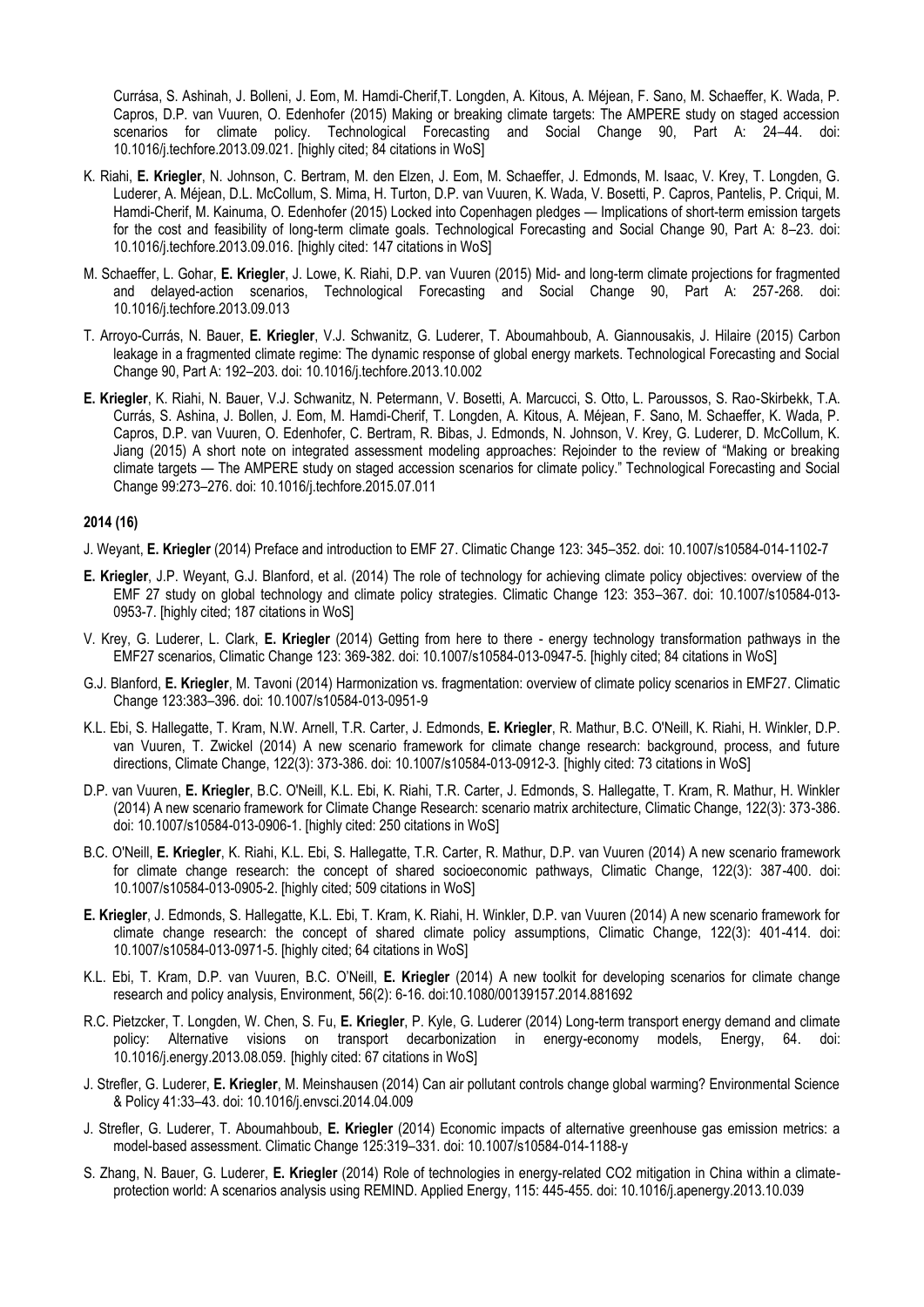- T. Aboumahboub, G. Luderer, **E. Kriegler**, et al. (2014) On the regional distribution of climate mitigation costs: the impact of delayed cooperative action. Clim Change Econ 05: 1440002. doi: 10.1142/S2010007814400028
- S.K. Rose, **E. Kriegler**, R. Bibas, et al. (2014) Bioenergy in energy transformation and climate management. Climatic Change 123: 477–493. doi: 10.1007/s10584-013-0965-3. [highly cited: 84 citations in WoS]
- A. Popp, S.K. Rose, K. Calvin, D.P. van Vuuren, J.P. Dietrich, M. Wise, E. Stehfest, F. Humpenöder, P. Kyle, J. van Vliet, N. Bauer, H. Lotze-Campen, D. Klein, **E. Kriegler** (2014) Land-use transition for bioenergy and climate stabilization: model comparison of drivers, impacts and interactions with other land use based mitigation options, Climatic Change 123: 495-509. doi: 10.1007/s10584-013-0926-x. [highly cited: 83 citations in WoS]

#### **2013 (8)**

- **E. Kriegler**, M. Tavoni, K. Riahi, D.P. Van Vuuren (2013) Introducing the LIMITS special issue. Clim Change Econ 04:1302002. doi: 10.1142/S2010007813020028
- **E. Kriegler**, M. Tavoni, T. Aboumahboub, et al. (2013) What does the 2°c target imply for a global climate agreement in 2020? the limits study on durban platform scenarios. Clim Change Econ 04:1340008. doi: 10.1142/S2010007813400083. [highly cited: 60 citations in WoS]
- D. Klein, G. Luderer, **E. Kriegler**, J. Strefler, N. Bauer, M. Leimbach, A. Popp, J.P. Dietrich, F. Humpenöder, H. Lotze-Campen, O. Edenhofer (2013) The value of bioenergy in low stabilization scenarios: an assessment using REMIND-MAgPIE. Climatic Change 123: 705-718. doi: 10.1007/s10584-013-0940-zM.
- M. Tavoni, **E. Kriegler**, T. Aboumahboub, et al. (2013) The distribution of the major economies' effort in the Durban platform scenarios. Clim Change Econ 04: 1340009. doi: 10.1142/S2010007813400095
- G. Luderer, R.C. Pietzcker, C. Bertram, **E. Kriegler**, M. Meinshausen, O. Edenhofer (2013) Economic mitigation challenges: how further delay closes the door for achieving climate targets. Environmental Research Letters, 8(3) 034033. doi: 10.1088/1748- 9326/8/3/034033. [highly cited; 107 citations in WoS]
- **E. Kriegler**, O. Edenhofer, L. Reuster, G. Luderer, D. Klein (2013) Is atmospheric carbon dioxide removal a game changer for climate change mitigation? Climatic Change, 118(1): 45-57. doi: 10.1007/s10584-012-0681-4. [highly cited; 61 citations in WoS]
- M.G.W. Schmidt, H. Held, **E. Kriegler**, A. Lorenz (2013) Climate policy under uncertain and heterogeneous climate damages. Environmental and Resource Economics, 54(1): 79-99. doi: 10.1007/s10640-012-9582-2
- M. Tavoni, **E. Kriegler**, T. Aboumahboub, K. Calvin, G. De Maere, M. Wise, D. Klein, J. Jewell, Kober, P. Lucas, G. Luderer, D. McCollum, G. Marangoni, K. Riahi, D.P. van Vuuren (2013) The distribution of the major economies' effort in the Durban platform scenarios. Climate Change Economics, 04. doi: 10.1142/S2010007813400095

#### **2012 and earlier (19)**

- K. Calvin, L. Clarke, V. Krey, G. Blanford, K. Jiang, M. Kainuma, **E. Kriegler**, G. Luderer, P.R. Shukla (2012) The role of Asia in mitigating climate change: Results from the Asia modeling exercise. Energy Economics, 34(3): S251-S260. doi: 10.1016/j.eneco.2012.09.003. [highly cited; 92 citations in WoS]
- G. Luderer, R. Pietzcker, **E. Kriegler**, M. Haller, N. Bauer (2012) Asia's role in mitigating climate change: A technology and sector specific analysis with ReMIND-R. Energy Economics, 34(3): S378-S390. doi: 10.1016/j.eneco.2012.07.022
- **E. Kriegler**, B. C. O'Neill, S. Hallegatte, T. Kram, R. J. Lempert, R.H. Moss, T. Wilbanks (2012) The need for and use of socioeconomic scenarios for climate change analysis: a new approach based on shared socio-economic pathways. Global Environmental Change, 22: 807-822. doi: 10.1016/j.gloenvcha.2012.05.005. [highly cited: 169 citations in WoS]
- A. Lorenz, **E. Kriegler**, H. Held, M.G.W. Schmidt (2012) How to measure the importance of climate risk for determining optimal global abatement policies? Climate Change Economics, 3(1): 1250004-2-1250004-28. doi: 10.1142/S2010007812500042
- A. Lorenz, M.G.W. Schmidt, **E. Kriegler**, H. Held, (2012) Anticipating Climate Threshold Damages. Environmental Modeling and Assessment, 17 (1-2): 163-175. doi: 10.1007/s10666-011-9282-2
- V.J. Schweizer, **E. Kriegler** (2012) Improving environmental change research with systematic techniques for qualitative scenarios. Environmental Research Letters, 7(4). doi: 10.1088/1748-9326/7/4/044011
- **E. Kriegler**, M. Conestabile (2012) Building consistency (interview). Nature Climate Change, 2: 702. doi: 10.1038/nclimate1671
- **E. Kriegler** (2011) Comment on "The status and prospects of renewable energy for combating global warming". Energy Economics, 33(4): 594-596. doi: 10.1016/j.eneco.2010.11.017
- M.G.W. Schmidt, A. Lorenz, H. Held, **E. Kriegler** (2011) Climate targets under uncertainty: Challenges and remedies. Climatic Change, 104(3-4): 783-791. doi: 10.1007/s10584-010-9985-4
- H. Held, **E. Kriegler**, K. Lessmann, O. Edenhofer (2009) Efficient climate policies under technology and climate uncertainty. Energy Economics, 31(1): S50-S61. doi: 10.1016/j.eneco.2008.12.012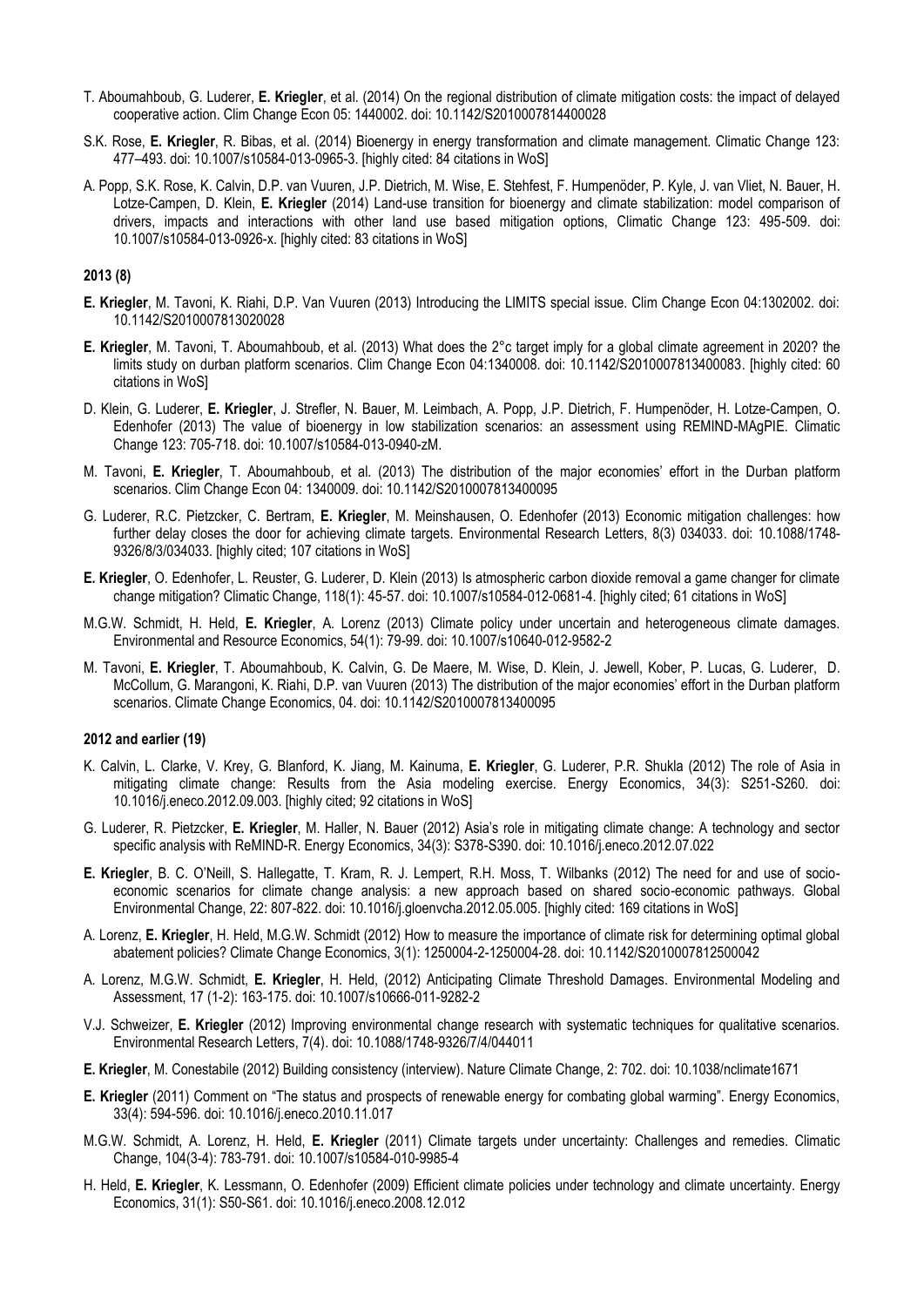- **E. Kriegler** (2009) Updating under unknown unknowns: An extension of Bayes' rule. International Journal of Approximate Reasoning, 50(4): 583-596. doi: 10.1016/j.ijar.2008.09.005
- **E. Kriegler**, J. Hall, H. Held, R. Dawson, H. J. Schellnhuber (2009) Imprecise probability assessment of tipping points in the climate system. Proceedings of the National Academy of Sciences of the United States of America (PNAS), 106(13): 5041-5046. doi: 10.1073/pnas.0809117106. [highly cited: 146 citations in WoS]
- D. Patino-Echeverri, P. Fischbeck, **E. Kriegler** (2009) Economic and environmental costs of regulatory uncertainty for coal-fired power plants. Environmental Science & Technology, 43(3): 578-584. doi: 10.1021/es800094h
- H. Held, T. Augustin, **E. Kriegler** (2008) Bayesian learning for a class of priors with prescribed marginals. International Journal of Approximate Reasoning, 49(1): 212-233. doi: 10.1016/j.ijar.2008.03.018
- T. Lenton, H. Held, **E. Kriegler**, J. Hall, W. Lucht, S. Rahmstorf, H. J. Schellnhuber (2008) Tipping Elements in the Earth's climate system. Proceedings of the National Academy of Sciences of the United States of America (PNAS), 105(6): 1786-1793. doi: 10.1073/pnas.0705414105. [highly cited: 1294 citations in WoS]
- **E. Kriegler** (2007) On the verge of dangerous anthropogenic interference with the climate system? Environmental Research Letters, 2: 011001. doi: www.iop.org/EJ/abstract/1748-9326/2/1/011001
- O. Edenhofer, N. Bauer, **E. Kriegler** (2005) The impact of technological change on climate protection and welfare Insights from the model MIND. Ecological Economics, 54: 277-292. doi:10.1016/j.ecolecon.2004.12.030 [highly cited: 66 citations in WoS]
- **E. Kriegler**, H. Held (2005) Utilizing belief functions for the estimation of future climate change. International Journal of Approximate Reasoning, 39: 185-209. doi: 10.1016/j.ijar.2004.10.005 [highly cited: 75 citations in WoS]
- **E. Kriegler**, T. Bruckner (2004) Sensitivity analysis of emissions corridors for the 21st century. Climatic Change, 66: 345-387. doi: 10.1023/B:CLIM.0000044615.75251.02

# **IPCC Reports (9)**

- M. Allen, H. de Coninck, O.P. Dube, O. Hoegh-Guldberg, D. Jacob, K. Jiang, J. A. Revi, Rogelj, J. Roy, P. Tschakert, D. Shindell, W. Solecki, M. Taylor, H. Waisman,S. Abdul Halim, P. Antwi-Agyei, F. Aragón–Durand, M. Babiker, P. Bertoldi, M. Bindi, M. Buckeridge, S. Brown, I. Camilloni, A. Cartwright, W. Cramer, P. Dasgupta, A. Diedhiou, R. Djalante, W. Dong, K. Ebi, F. Engelbrecht, S. Fifita, J. Ford, P. Forster, S. Fuss, V. Ginzburg, J. Guiot, C. Handa, B. Hayward,Y. Hijioka, J C. Hourcade, S. Humphreys, M. Kainuma, J. Kala, M. Kanninen, H. Kheshgi, S. Kobayashi, **E. Kriegler**, D. Ley, D. Liverman, N. Mahowald, R. Mechler, S. Mehrotra, L. Mundaca, Y. Mulugetta, P. Newman, C. Okereke, A. Payne, R. Perez, P.F. Pinho, A. Revokatova, K. Riahi, S. Schultz, R. Séférian, S.I. Seneviratne, L. Steg, A.G. Suarez Rodriguez, T. Sugiyama, A. Thomas, M.V. Vilariño, M. Wairiu, R. Warren, G. Zhou, K. Zickfeld (2018) Technical Summary. In: Global warming of 1.5°C. An IPCC Special Report on the impacts of global warming of 1.5°C above pre-industrial levels and related global greenhouse gas emission pathways, in the context of strengthening the global response to the threat of climate change, sustainable development, and efforts to eradicate poverty [V. Masson-Delmotte, P. Zhai, H. O. Pörtner, D. Roberts, J. Skea, P.R. Shukla, A. Pirani, W. Moufouma-Okia, C. Péan, R. Pidcock, S. Connors, J. B. R. Matthews, Y. Chen, X. Zhou, M. I. Gomis, E. Lonnoy,T. Maycock, M. Tignor, T. Waterfield (eds.)]. In Press
- J. Rogelj, D. Shindell, K. Jiang, S. Fifita, P. Forster, V. Ginzburg, C. Handa, H. Kheshgi, S. Kobayashi, **E. Kriegler**, L. Mundaca, R. Séférian, M.V. Vilariño (2018) Mitigation pathways compatible with 1.5°C in the context of sustainable development. In: Global warming of 1.5°C. An IPCC Special Report on the impacts of global warming of 1.5°C above pre-industrial levels and related global greenhouse gas emission pathways, in the context of strengthening the global response to the threat of climate change, sustainable development, and efforts to eradicate poverty [V. Masson-Delmotte, P. Zhai, H. O. Pörtner, D. Roberts, J. Skea, P.R. Shukla, A. Pirani, W. Moufouma-Okia, C. Péan, R. Pidcock, S. Connors, J. B. R. Matthews, Y. Chen, X. Zhou, M. I. Gomis, E. Lonnoy, T. Maycock, M. Tignor, T. Waterfield (eds.)]. In Press.
- P. Forster, D. Huppmann, **E. Kriegler**, L. Mundaca, C. Smith, J. Rogelj, R. Séférian (2018) Mitigation pathways compatible with 1.5°C in the context of sustainable developmentsupplementary material. In: Global warming of 1.5°C. An IPCC Special Report on the impacts of global warming of 1.5°C above pre-industrial levels and related global greenhouse gas emission pathways, in the context of strengthening the global response to the threat of climate change, sustainable development, and efforts to eradicate poverty [V. Masson-Delmotte, P. Zhai, H. O. Pörtner, D. Roberts, J. Skea, P.R. Shukla, A. Pirani, W. Moufouma-Okia, C. Péan, R. Pidcock, S. Connors, J. B. R. Matthews, Y. Chen, X. Zhou, M. I. Gomis, E. Lonnoy, T. Maycock, M. Tignor, T. Waterfield (eds.)]. In Press.
- L. Clarke, K. Jiang, K. Akimoto, M. Babiker, G. Blanford, K. Fisher-Vanden, J.-C. Hourcade, V. Krey, **E. Kriegler**, A. Löschel, D. McCollum, S. Paltsev, S. Rose, P.R. Shukla, M. Tavoni, B. van der Zwaan, and D.P. van Vuuren (2014) Assessing Transformation Pathways. In: Climate Change 2014: Mitigation of Climate Change. Contribution of Working Group III to the Fifth Assessment Report of the Intergovernmental Panel on Climate Change. Cambridge University Press, Cambridge, United Kingdom and New York, NY, USA. [highly cited; 358 citations in WoS]
- O. Edenhofer, R. Pichs-Madruga, Y. Sokona, S. Agrawala, I. A. Bashmakov, G. Blanco, J. Broome, T. Bruckner, S. Brunner, M. Bustamante, L. Clarke, F. Creutzig, S. Dhakal, N. K. Dubash, P. Eickemeier, E. Farahani, M. Fischedick, M. Fleurbaey, R.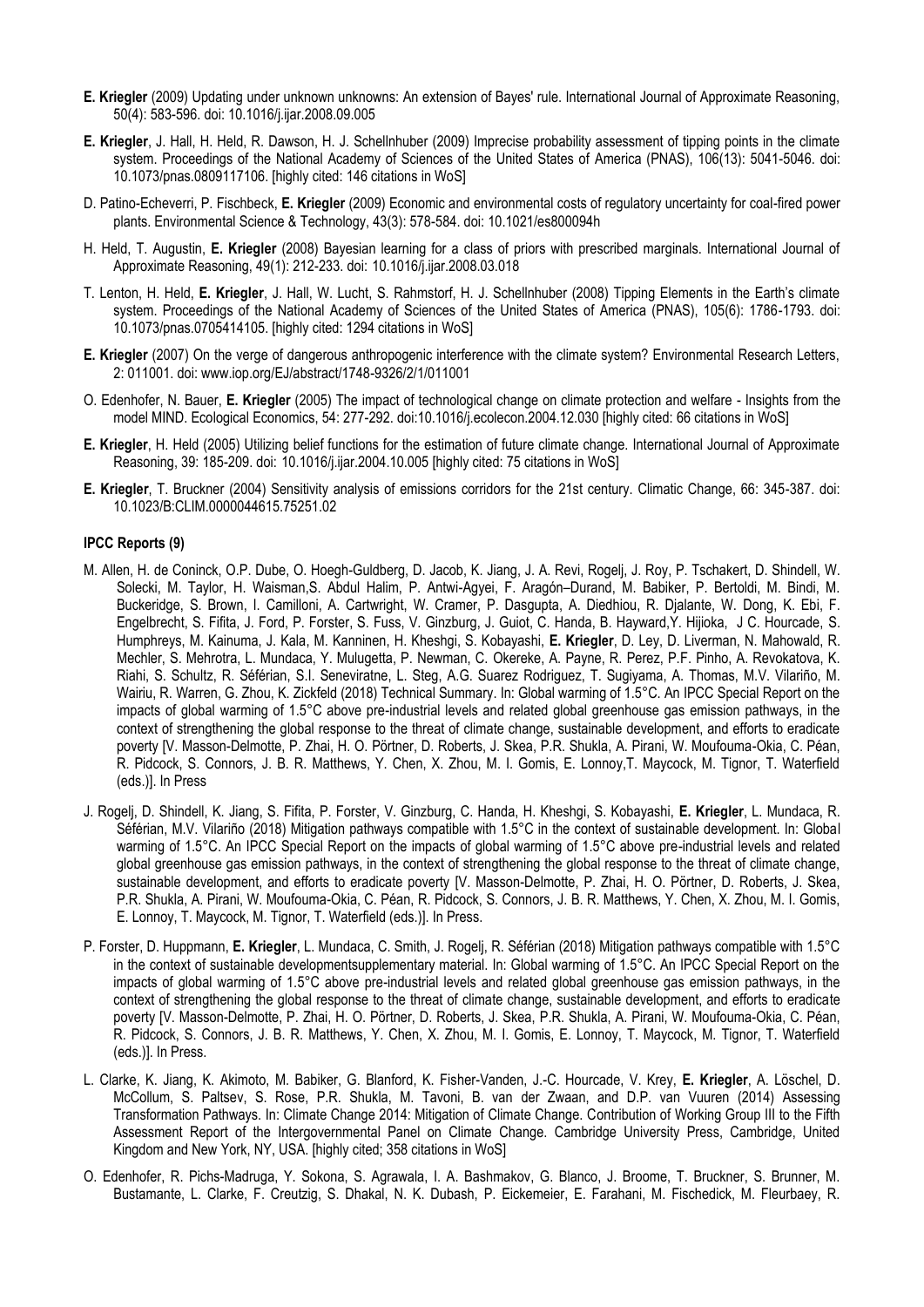Gerlagh, L. Gomez-Echeverri, S. Gupta, J. Harnisch, K. Jiang, S. Kadner, S. Kartha, S. Klasen, C. Kolstad, V. Krey, H. Kunreuther, O. Lucon, O. Masera, J. Minx, Y. Mulugetta, A. Patt, N. H. Ravindranath, K. Riahi, J. Roy, R. Schaeffer, S. Schloemer, K. Seto, K. Seyboth, R. Sims, J. Skea, P. Smith, E. Somanathan, R. Stavins, C. von Stechow, T. Sterner, T. Sugiyama, S. Suh, K. C. Urama, D. Uerge-Vorsatz, D. G. Victor, D. Zhou, J. Zou, T. Zwickel, G. Baiocchi, H. Chum, J. Fuglestvedt, H. Haberl, E. Hertwich, **E. Kriegler**, J. Rogelj, H.-H. Rogner, M. Schaeffer, S. J. Smith, D.P. van Vuuren, R. Wiser (2014) Summary for Policy Makers. In: Climate Change 2014: Mitigation of Climate Change. Contribution of Working Group III to the Fifth Assessment Report of the Intergovernmental Panel on Climate Change. Cambridge University Press, Cambridge, United Kingdom and New York, NY, USA. [highly cited; 619 citations in WoS]

- O. Edenhofer, R. Pichs-Madruga, Y. Sokona, S. Kadner, J. C. Minx, S. Brunner, S. Agrawala, G. Baiocchi, I. A. Bashmakov, G. Blanco, J. Broome, T. Bruckner, M. Bustamante, L. Clark, M. Conte Grand, F. Creutzig, X. Cruz-Nunez, S. Dhakal, N. K. Dubash, P. Eickemeier, E. Farahani, M. Fischedick, M. Fleurbaey, R. Gerlagh, L. Gomez-Echeverri, S. Gupta, J. Harnisch, K. Jiang, F. Jotzo, S. Kartha, S. Klasen, C. Kolstad, V. Krey, H. Kunreuther, O. Lucon, O. Masera, Y. Mulugetta, R. Norgaard, A. Patt, N. H. Ravindranath, K. Riahi, J. Roy, A. Sagar, R. Schaeffer, S. Schloemer, K. Seto, K. Seyboth, R. Sims, P. Smith, E. Somanathan, R. Stavins, C. von Stechow, T. Sterner, T. Sugiyama, S. Suh, K. Urama, D. Urge-Vorsatz, A. Venables, D. G. Victor, E. Weber, D. Zhou, J. Zou, T. Zwickel, A. Acquaye, K. Blok, G. Chan, J. Fuglestvedt, E. Hertwich, **E. Kriegler**, O. Lah, S. Mirasgedis, C. Robledo Abad, C. Sheinbaum, S. J. Smith, D.P. van Vuuren (2014) Technical Summary. In: Climate Change 2014: Mitigation of Climate Change. Contribution of Working Group III to the Fifth Assessment Report of the Intergovernmental Panel on Climate Change. Cambridge University Press, Cambridge, United Kingdom and New York, NY, USA. [highly cited; 61 citations in WoS]
- V. Krey, O. Masera, G. Blanford, T. Bruckner, R. Cooke, K. Fisher-Vanden, H. Haberl, E. Hertwich, **E. Kriegler**, D. Mueller, S. Paltsev, L. Price, S. Schlömer, D. Ürge-Vorsatz, D.P. van Vuuren, and T. Zwickel (2014) Annex II: Metrics & Methodology. In: Climate Change 2014: Mitigation of Climate Change. Contribution of Working Group III to the Fifth Assessment Report of the Intergovernmental Panel on Climate Change. Cambridge University Press, Cambridge, United Kingdom and New York, NY, USA.
- M.D. Mastrandrea, C.B. Field, T.F. Stocker, O. Edenhofer, K.L. Ebi, D. J. Frame, H. Held, **E. Kriegler**, K.J. Mach, P.R. Matschoss, G.- K. Plattner, G.W. Yohe, F.W. Zwiers (2010) Guidance note for lead authors of the IPCC Fifth Assessment Report on Consistent Treatment of Uncertainties. IPCC Cross-Working Group Meeting on Consistent Treatment of Uncertainties. Jasper Ridge, CA, USA
- K. Riahi, J.C. Minx, V. Barros, M. Bustamente, T. Carter, O. Edenhofer, C. Field, **E. Kriegler**, J.-F. Lamarque, K. Mach, R. Mathur, B. O'Neill, R. Pichs-Madruga, G.-K. Plattner, D. Qin, Y. Sokona, T. Stocker, T. Zhou, J. Antle, N. Arnell, J. Edmonds, S. Emori, V. Eyring, P. Friedlingstein, J. Fuglestvedt, F. Joos, H. Lotze-Campen, X. Lu, M. Meinshausen, N. Nakicenovik, M. Prather, B. Preston, N. Rao, J. Rogelj, J. Rozenberg, P.R. Shukla, J. Skea, C. Tebaldi, D.P. van Vuuren (eds.) IPCC, 2016: *Meeting Report of the Intergovernmental Panel on Climate Change Expert Meeting on Scenarios*. IPCC Working Group III Technical Support Unit, Potsdam Institute for Climate Impact Research, Potsdam, Germany, pp. 55

# **Other Policy Reports (9)**

- D. Messner, N. Nakicenovic, C. Zimm, G. Clarke, J. Rockström, A. P. Aguiar. B. Boza-Kiss, L. Campagnolo, I. Chabay, D. Collste, L. Comolli, L. Gómez-Echeverri, A. Goujon, A. Grubler, R. Jung, M. Kamei, G. Kamiya, **E. Kriegler**, M. Kuhn, J. Leininger, C. Martin-Shields, B. Mayor-Rodriguez, J. Miller, A. Miola, K. Riahi, M. Schewenius, J. Schmidt, K. Skierka, O. Selomane, U. Svedin, P. Yillia (2018) The Digital Revolution and Sustainable Development: Opportunities and Challenges - Report prepared by The World in 2050 initiative, (Laxenburg, Austria: International Institute for Applied Systems Analysis (IIASA)).
- H. van Soest, D. McCollum, C. Bertram, M. Harmsen, D.P. van Vuuren, **E. Kriegler**, M. Roelfsema, P. Fragkos, M. den Elzen, L. Aleluia Reis, K. Riahi, V. Krey, J. Kejun, R. Schaeffer, R. Mathur, S. Fujimori (2018) Opportunities for Enhanced Action to Keep Paris Goals in Reach Contribution to the Talanoa Dialogue by the COMMIT and CD-LINKS projects
- **E. Kriegler**, D. Messner, N. Nakicenovic, K. Riahi, J. Rockström, J. Sachs, S. van der Leeuw, D.P. van Vuuren (eds.) (2018) Transformations to Achieve the Sustainable Development Goals - Report prepared by The World in 2050 initiative, (Laxenburg, Austria: International Institute for Applied Systems Analysis (IIASA)).
- C. Bertram, **E. Kriegler**, G. Luderer, F. Humpenöder, A. Popp, O. Edenhofer, M. den Elzen, D.P. van Vuuren, H. van Soest (2015) Building the Bridge from INDCs to 2 Degrees: Implications for the Paris Agreement. In: Beyond the Numbers: Understanding the Transformation Induced by INDCs. Ed.: T. Spencer, R. Pierfederici, H. Waisman, M. Colombier. Paris: Institut du développement durable et des relations internationales (IDDRI), www.iddri.org/sites/default/files/import/publications/miles-report.pdf
- G. Luderer, **E. Kriegler**, L. Delsa, O.Y. Edelenbosch, J. Emmerling, V. Krey, D.L. McCollum, S. Pachauri, K. Riahi, B. Saveyn, M. Tavoni, Z. Vrontisi, D.P. van Vuuren, D. Arent, A. Arvesen, S. Fujimori, G. Iyer, I. Keppo, K. Kermeli, S. Mima, E. Ó Broin, R.C. Pietzcker, F. Sano, Y. Scholz, B. van Ruijven, C. Wilson (2016) Deep Decarbonisation towards 1.5 °C - 2 °C Stabilisation. Policy Findings from the ADVANCE Project. 1<sup>st</sup> edition, Potsdam Institute for Climate Impact Research, Potsdam, 42 p.
- **E. Kriegler**, K. Riahi, N. Petermann et al. (2014) Assessing Pathways toward Ambitious Climate Targets at the Global and European Levels. A synthesis of results from the AMPERE project, Potsdam Institute for Climate Impact Research, Potsdam, 30 p.
- M. Tavoni, **E. Kriegler**, K. Riahi, D.P. van Vuuren, N. Petermann et al. (2014) Limiting Global Warming to 2°C, Policy findings from Durban Platform scenario analyses, FEEM report.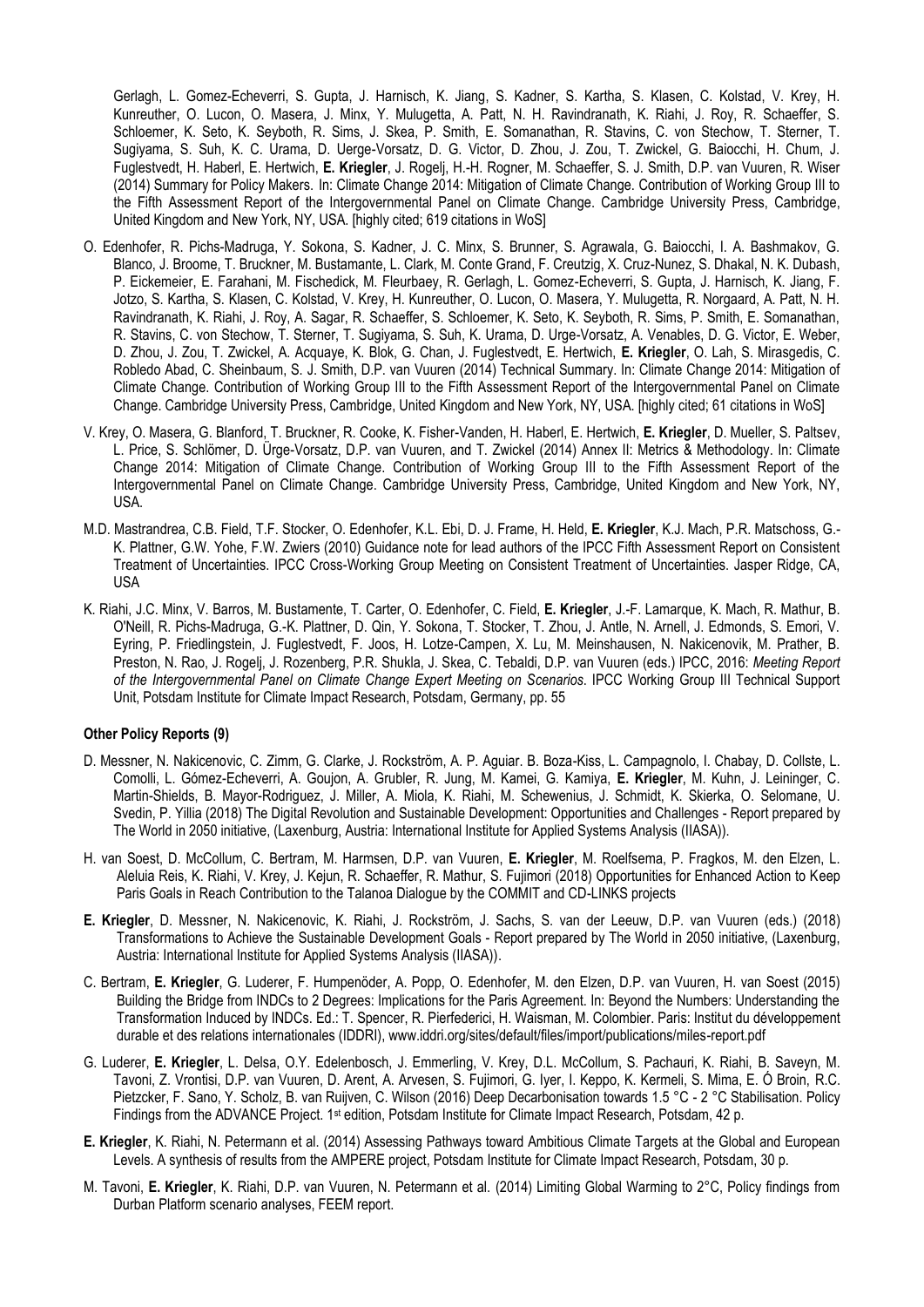- **E. Kriegler**, I. Mouratiadou, G. Luderer G et al. (2014) Roadmaps towards Sustainable Energy futures and climate protection: A synthesis of results from the RoSE project. Potsdam Institute for Climate Impact Research, Potsdam
- O. Edenhofer, **E. Kriegler**, N. Bauer (2002) Szenarien zum Umbau des Energiesystems (Scenarios for a transition of the energy system). External report to the German Advisory Council on Global Change (WBGU), in German, partly published in: Chapter 4.5.1, WBGU (2003) World in Transition - Towards Sustainable Energy Systems. London: Earthscan

# **Chapters in Books (peer reviewed) (3)**

- O. Edenhofer, R. Pietzcker, M. Kalkuhl, **E. Kriegler** (2010) Price and quantity regulation for reducing greenhouse gas emissions. In: Global Sustainability - A Nobel Cause. Eds.: H. J. Schellnhuber, M. Molina, N. Stern, V. Huber, S. Kadner. Cambridge, UK and New York, USA: Cambridge University Press
- O. Edenhofer, R. Pietzcker, M. Kalkuhl, **E. Kriegler** (2010) Taxation instruments to reduce greenhouse gas emissions, and comparison with quantity instruments. In: The Economics of Climate Change in China. Eds.: G. Fan, N. Stern, O. Edenhofer, S. Xu, K. Eklund, F. Ackerman, L. Li, K. Hallding. London: Earthscan
- **E. Kriegler**, H. Held, T. Bruckner (2007) Climate protection strategies under ambiguity about catastrophic consequences. In: Advanced methods for decision-making and risk management in sustainability science. Eds.: J. Kropp, J. Scheffran, 3-42. New York: Nova Science Publishers

# **Articles in Conference Proceedings (peer reviewed) (4)**

- **E. Kriegler** (2007) Updating and Testing Beliefs: An Open Version of Bayes' Rule. Proceedings of the 5th International Symposium on Imprecise Probabilities and Their Applications, Prague, 16-19 July 2007, 271-280
- N. Bauer, O. Edenhofer, H. Held, **E. Kriegler** (2004) Uncertainty of the role of carbon capture and sequestration within climate change mitigation strategies. Proceedings of the 7th International Conference on Greenhouse Gas Control Technologies. Volume 1: Peer-Reviewed Paper and Plenary Presentations. Cheltenham, UK: IEA Greenhouse Gas Programme 2005
- **E. Kriegler**, H. Held (2003) Climate Projections for the 21st Century Using Random Sets. Proceedings of the 3rd International Symposium on Imprecise Probabilities and Their Applications, 345-360
- **E. Kriegler**, T. Bruckner (2002) Global and Annex I emissions corridors for the 21st century. Integrated Assessment and Decision Support - Proceedings of the 1st Biennial Meeting of the International Environmental Modelling and Software Society (IEMSS 2002), Vol. 3, 151-156

# **Other Papers and Reports (11)**

- **Kriegler, E.,** Gulde, R., Colell, A., von Hirschhausen, C., Minx, J. C., Oei, P.-Y., Yanguas-Parra, P., Bauer, N., Brauers, H., Broska, L. H., Groh, E., Hagen, A., Hainsch, K., Holz, F., Hübler, M., Jakob, M., Khabbazan, M. M., Leimbach, M., Manych, N., Montes de Oca León, M., Ohlendorf, N., Osorio, S., Pahle, M., Reutter, L., Shamon, H., Steckel, J., Strefler, J., Vance, C., Vögele, S., von Wangenheim, G., Walk, P., Wittenberg, I., & Zundel, S.(2020). *Phasing out fossil fuels - How to achieve a just transition?*. Potsdam: Potsdam-Institut für Klimafolgenforschung (u.a.).
- O'Neill, B.C., Conde, C., Ebi, K., Friedlingstein, P., Fuglestvedt, J., Hasegawa, T., Kok, K**., Kriegler, E.**, Monteith, S., Pichs-Madruga, R., Preston, B., Sillman, J., van Ruijven, B., van Vuuren, D. (2019) Forum on Scenarios of Climate and Societal Futures: Meeting Report. Pardee Center Working Paper 2019.10.04, University of Denver, Denver, CO. 107 pp.
- C. Wilson, **E. Kriegler**, D.P. van Vuuren, C. Guivarch, D. Frame, V. Krey, T.J. Osborn, V.J., Schwanitz, E.L. Thompson (2017) Evaluating Process-Based Integrated Assessment Models of Climate Change Mitigation. IIASA Working Paper WP-17-007.
- H. Van Soest, L. Aleluia Reis, D.P van Vuuren, C. Bertram, L. Drouet, J. Jewell, **E. Kriegler**, G. Luderer, K. Riahi, J. Rogelj, M. Tavoni, M. Den Elzen, A. Awasthy, K. Calvin, P. Capros, L. Clarke, M. Colombier, F. Teng, A.K. Garg, F. Guedes, M. Imperio, M. Kainuma, K. Jiang, A. Koberle, P. Kolp, V. Krey, A. Kitous, L. Paroussos, A. Lucena, T. Masui, L. Nogueira, R. Pierfederici, B. Saveyn, R. Schaeffer, S. Fu, B. Shoai, T.A. Spencer, P.R. Shukla, A. Szklo, H. Waisman (2016) Regional Low-Emission Pathways from Global Models. FEEM Working Paper No. 110.2015. Available at SSRN:<http://dx.doi.org/10.2139/ssrn.2718125>
- H. Lotze-Campen, **E. Kriegler**, M. Visbek, J. Schmidt, J. Börner, I. Dombrowsky, I. Scholz (2016) Towards a Comprehensive Future Scenario Framework for Assessing Sustainable Development Strategies. In: 2nd German Future Earth Summit - Conference Summary Report. Ed.: B. Schmalzbauer, M. Visbek. Stuttgart : German Committee Future Earth, http://www.dkn-futureearth.org/data/mediapool/2.gfes\_conference\_summary\_report\_fd\_010616\_web.pdf
- G. Luderer, M. Leimbach, N. Bauer, **E. Kriegler**, et al. (2015) Description of the REMIND Model (Version 1.6). SSRN Working Paper 2697070. Available at SSRN[: http://ssrn.com/abstract=2697070](http://ssrn.com/abstract=2697070)
- B.C. O'Neill, T Carter, K.L. Ebi, J. Edmonds, S. Hallegatte, E. Kemp-Benedict, **E. Kriegler**, L. Mearns, R. Moss, K. Riahi, B. van Ruijven, D.P. van Vuuren (2012) Meeting report of the workshop on the nature and use of new socioeconomic pathways for climate change research. Boulder: National Center for Atmospheric Research (NCAR).